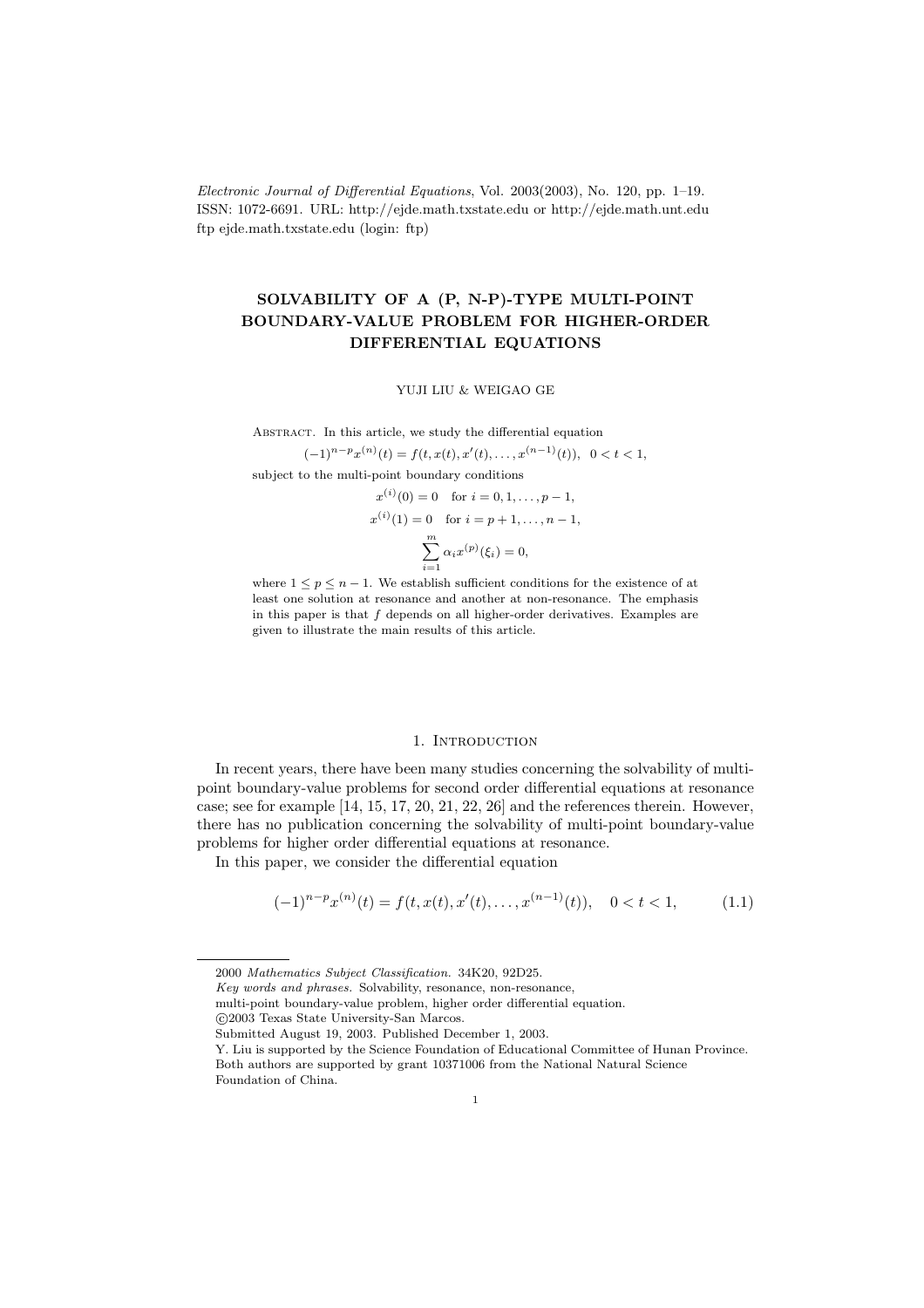subject to the boundary conditions

$$
x^{(i)}(0) = 0 \text{ for } i = 0, 1, ..., p - 1,
$$
  
\n
$$
x^{(i)}(1) = 0 \text{ for } i = p + 1, ..., n - 1,
$$
  
\n
$$
\sum_{i=1}^{m} \alpha_i x^{(p)}(\xi_i) = 0,
$$
\n(1.2)

where  $f : [0,1] \times \mathbb{R}^n \to \mathbb{R}$  is continuous,  $m \geq 2$ ,  $n \geq 2$  are integers,  $1 \leq p \leq n-1$ is a fixed value,  $\alpha_i \in \mathbb{R}$   $(i = 1, 2, \ldots, m)$  and  $0 \le \xi_1 < \xi_2 < \cdots < \xi_m \le 1$  are fixed.

When  $\sum_{i=1}^{m} \alpha_i \neq 0$ , the linear operator  $Lx(t) = (-1)^{n-p}x^{(n)}(t)$ , defined in a suitable Banach space, is invertible. This is called the non-resonance case; otherwise, it is called the resonance case.

If  $n = 3$ ,  $m = 1$ ,  $p = 1$ ,  $f(t, x, y) \equiv g(x)$  and  $0 < \xi_1 < 1$ , the boundary-value problem  $(1.1)$ – $(1.2)$  becomes

$$
x'''(t) = g(x), \quad 0 < t < 1,
$$
  
\n
$$
x(0) = 0, \alpha_1 x'(\xi_1) = 0, \quad x''(1) = 0,
$$
\n(1.3)

where  $g$  is continuous. Anderson  $[8]$  studied the existence of multiple positive solutions of (1.3) when  $\alpha_1 \neq 0$ .

The boundary-value problem

$$
x^{(n)}(t) = f(t, x(t)), \quad 0 < t < 1,
$$
  
\n
$$
x^{(i)}(0) = 0, \quad \text{for } i = 0, 1, ..., p - 1,
$$
  
\n
$$
x^{(i)}(1) = 0 \quad \text{for } i = p, ..., n - 1,
$$
\n(1.4)

is called the  $(p, n-p)$  right focal boundary-value problem [1, 3, 4, 5, 7, 13, 18], and is a special case of  $(1.1)-(1.2)$ . Many authors studied  $(1.4)$  and its special cases; see for example  $[1, 13, 18, 29]$ . We remark that in the papers mentioned above,  $f$ depends only on t and  $x(t)$ , or on t and even order derivatives  $x(t), x''(t), \ldots$ . Since  $(1.1)$ – $(1.2)$  is a generalization of  $(1.4)$ , we call this  $(p, n - p)$ -type boundary-value problem.

To the best of our knowledge,  $(1.1)$ – $(1.2)$  has not been studied till now. Motivated and inspired by [10, 15, 19, 25], we establish sufficient conditions for the existence of at least one solution of  $(1.1)$ – $(1.2)$  at resonance and another solution at non-resonance. The emphasis in this paper is that  $f$  depends on all higher-order derivatives. The method used is based on the coincidence degree method developed by Gaines and Mawhin [16] and on Shaeffer's theorem [27].

This paper can be placed in the existence theory of boundary-value problems for ordinary differential equations. The foundations and many important results on this theory were established by Agarwal, O'Regan and Wong, whose scientific output is summarized in the monographs [1, 6]. It is observed that this particular branch of differential equations has been developed and gained prominence since the early 1980s. In recent years, many authors have discussed the boundary-value problems at non-resonance or resonance for second-order differential equations [1, 16, 21, 26].

This paper is organized as follows. In Section 2, we establish existence results for solutions of  $(1.1)$ – $(1.2)$  at resonance. In section 3, we show the existence of solutions of  $(1.1)$ – $(1.2)$  at non-resonance. In section 4, we give some examples to illustrate the main results of this paper.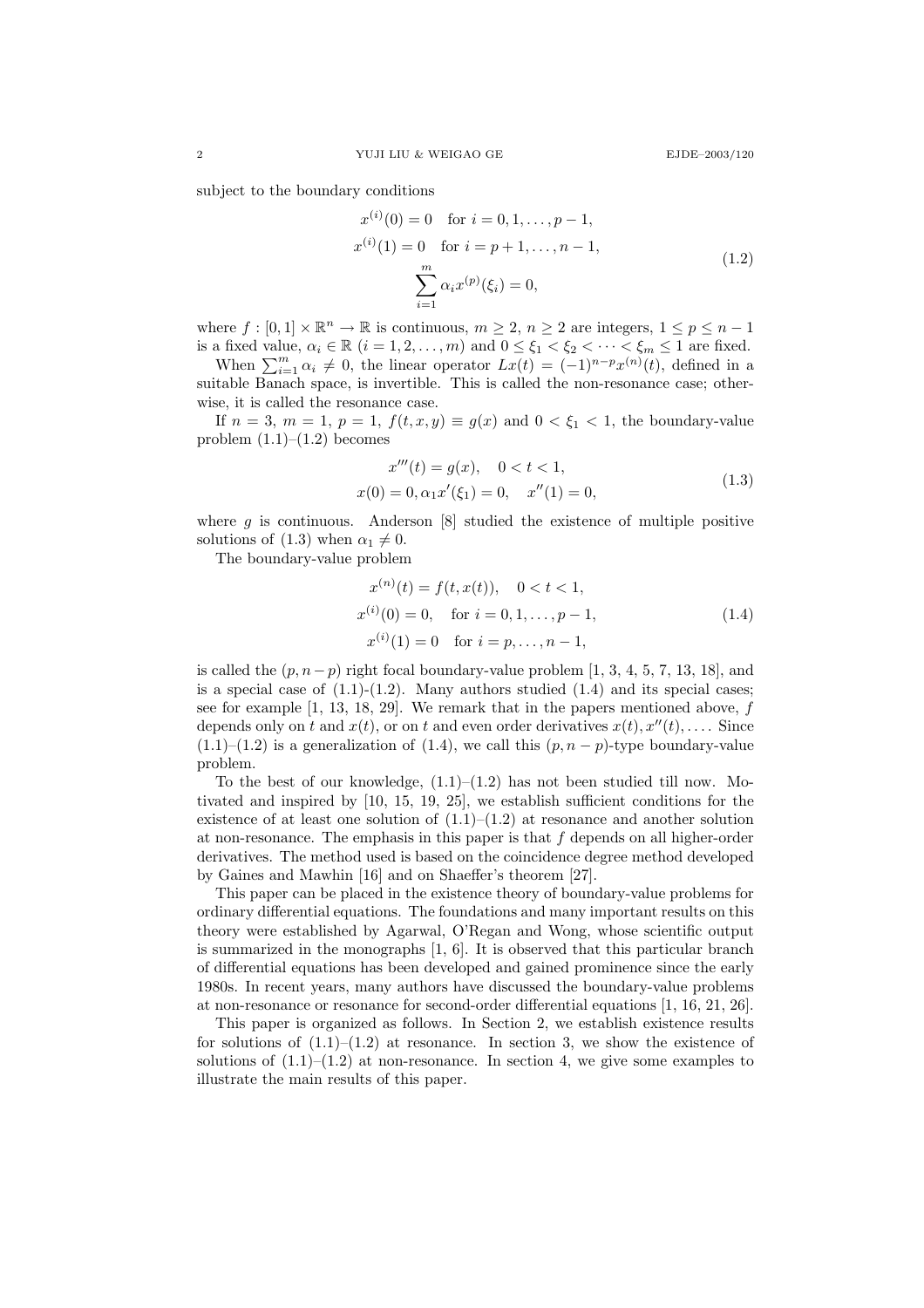#### 2. SOLVABILITY OF  $(1.1)$ – $(1.2)$  at resonance

In this section, we establish sufficient conditions for the existence of at least one solution of  $(1.1)$ – $(1.2)$  in the resonance case, i.e.  $\sum_{i=1}^{m} \alpha_i = 0$ . In this case, the operator  $Lx(t) = (-1)^{n-p}x^{(n)}(t)$  is not invertible. We assume that  $\sum_{i=1}^{m} \alpha_i^2 \neq 0$ . For convenience, we first introduce some notation and an abstract existence theorem proved by Gaines and Mawhin [16].

Let X and Y be Banach spaces,  $L : dom L \subset X \to Y$  be a Fredholm operator of index zero,  $P: X \to X$ ,  $Q: Y \to Y$  be projectors such that

$$
\operatorname{Im} P = \ker L
$$
,  $\ker Q = \operatorname{Im} L$ ,  $X = \ker L \oplus \ker P$ ,  $Y = \operatorname{Im} L \oplus \operatorname{Im} Q$ .

It follows that

$$
L|_{\text{dom }L \cap \text{ker }P} : \text{dom }L \cap \text{ker }P \to \text{Im }L
$$

is invertible, we denote the inverse of that map by  $K_p$ .

If  $\Omega$  is an open bounded subset of X, dom  $L \cap \overline{\Omega} \neq \Phi$ , the map  $N : X \to Y$ will be called L-compact on  $\overline{\Omega}$  if  $QN(\overline{\Omega})$  is bounded and  $K_p(I-Q)N:\overline{\Omega} \to X$  is compact.

**Theorem 2.1** ([16]). Let L be a Fredholm operator of index zero and let N be L-compact on  $\Omega$ . Assume that the following conditions are satisfied:

- (i)  $Lx \neq \lambda Nx$  for every  $(x, \lambda) \in [(\text{dom } L/\text{ker } L) \cap \partial \Omega] \times (0, 1)$
- (ii)  $Nx \notin \text{Im } L$  for every  $x \in \ker L \cap \partial \Omega$ ;
- (iii)  $\deg(\Lambda QN|_{\ker L}, \Omega \cap \ker L, 0) \neq 0$ , where  $\Lambda : Y/\operatorname{Im} L \to \ker L$  is an isomorphism.

Then the equation  $Lx = Nx$  has at least one solution in dom  $L \cap \overline{\Omega}$ .

We use the classical Banach spaces  $C^k[0,1]$ . Let  $X = C^{n-1}[0,1]$  and  $Y = c^0[0,1]$ . The space Y is endowed with the norm  $||y||_{\infty} = \max_{t \in [0,1]} |y(t)|$ . The space X is endowed with the norm  $||x|| = \max{||x||_{\infty}, ||x'||_{\infty}, \ldots, ||x^{(n-1)}||_{\infty}}$ . Define the linear operator  $L$  and the nonlinear operator  $N$  by

$$
L: X \cap \text{dom } L \to Y, \quad Lx(t) = (-1)^{n-p} x^{(n)}(t),
$$
  

$$
N: X \to Y, \quad Nx(t) = f(t, x(t), x'(t), \dots, x^{(n-1)}(t)),
$$

where

dom 
$$
L = \{x \in C^n[0, 1] : x^{(i)}(0) = 0 \text{ for } i = 0, 1, ..., p - 1,
$$
  

$$
x^{(i)}(1) = 0 \text{ for } i = p + 1, ..., n - 1, \sum_{i=1}^m \alpha_i x^{(p)}(\xi_i) = 0\}.
$$

Lemma 2.2. The following results hold.

- (i) ker  $L = \{ct^p, t \in [0, 1], c \in \mathbb{R}\}\$
- (ii) Im  $L = \{ y \in Y, \sum_{i=1}^{m} \alpha_i \int_{\xi_i}^{1} \xi_i \}$  $\frac{(s-\xi_i)^{n-p-1}}{(n-p-1)!}y(s)ds=0$
- (iii) L is a Fredholm operator of index zero
- (iv) There are projectors  $P: X \to X$  and  $Q: Y \to Y$  such that ker  $L = \text{Im } P$ and ker  $Q = \text{Im } L$ . Furthermore, let  $\Omega \subset X$  be an open bounded subset with  $\Omega \cap \text{dom } L \neq \Phi$ , then N is L-compact on  $\Omega$
- (v)  $x(t)$  is a solution of  $(1.1)$ – $(1.2)$  if and only if x is a solution of the operator equation  $Lx = Nx$  in dom L.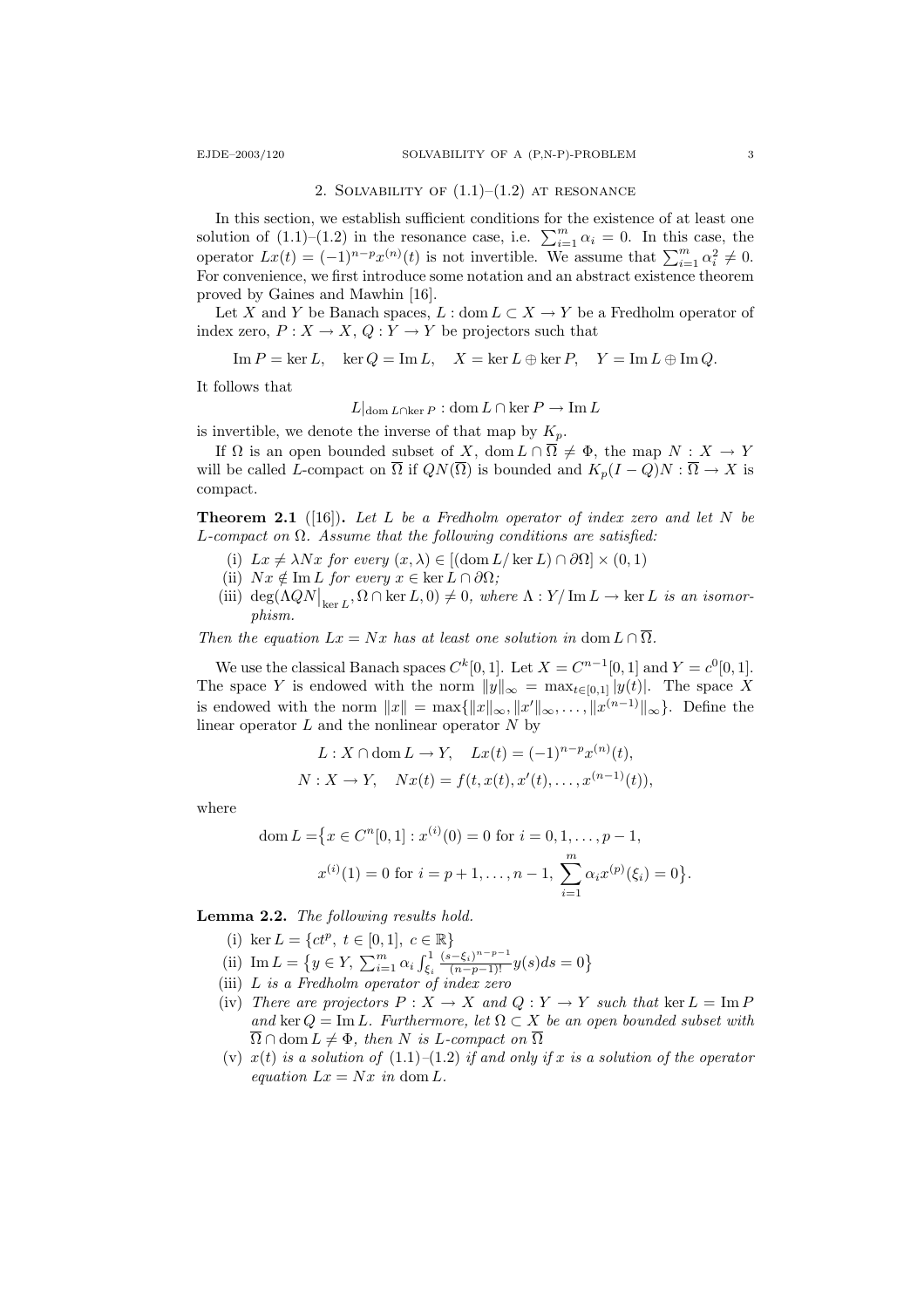*Proof.* (i) Let  $x \in \text{ker } L$ , then  $x^{(n)}(t) = 0$  and  $x^{(i)}(0) = 0$  for  $i = 0, 1, ..., p - 1$ and  $x^{(i)}(1) = 0$  for  $i = p + 1, ..., n - 1$  and  $\sum_{i=1}^{m} \alpha x^{(p)}(\xi_i) = 0$ . It is easy to get  $x(t) = ct^p$ , thus  $x \in \{ct^p : t \in [0,1], c \in \mathbb{R}\}\.$  On the other hand, if  $x(t) = ct^p$ , then we find that  $x \in \ker L$ . This completes the proof of (i).

(ii) For  $y \in \text{Im } L$ , then there is  $x \in \text{dom } L$  such that  $(-1)^{n-p}x^{(n)}(t) = y(t)$  and  $x^{(i)}(0) = 0$  for  $i = 0, 1, ..., p - 1$  and  $x^{(i)}(1) = 0$  for  $i = p + 1, ..., n - 1$  and  $\sum_{i=1}^{m} \alpha x^{(p)}(\xi_i) = 0$ . Thus

$$
x^{(p)}(t) = \int_{t}^{1} \frac{(s-t)^{n-p-1}}{(n-p-1)!} y(s)ds + A.
$$

Then

$$
x^{(p)}(\xi_i) = \int_{\xi_i}^1 \frac{(s-\xi_i)^{n-p-1}}{(n-p-1)!} y(s) ds + A \text{ for } i = 1, ..., m.
$$

Hence

$$
\sum_{i=1}^{m} \alpha_i \int_{\xi_i}^{1} \frac{(s-\xi_i)^{n-p-1}}{(n-p-1)!} y(s) ds = 0.
$$
 (2.1)

On the other hand, if (2.1) holds, we let

$$
x(t) = \int_0^t \frac{(t-s)^{p-1}}{(p-1)!} \int_s^1 \frac{(u-s)^{n-p-1}}{(n-p-1)!} y(u) du ds + \frac{At^p}{p!}, \quad t \in [0,1].
$$

Then  $x \in \text{dom } L \cap X$  and  $Lx = y$ . Thus the proof of (ii) is completed. (iii) From (i), dim ker  $L = 1$ . On the other hand, we claim that there is  $k \in$  ${0, 1, \ldots, m-1}$  such that

$$
\sum_{i=1}^{m} \alpha_i \int_{\xi_i}^{1} \frac{(s-\xi_i)^{n-p-1}}{(n-p-1)!} s^k ds \neq 0.
$$

In fact, if for all  $k \in \{0, 1, \ldots, m-1\}$ , we have

$$
\sum_{i=1}^{m} \alpha_i \int_{\xi_i}^{1} \frac{(s-\xi_i)^{n-p-1}}{(n-p-1)!} s^k ds = 0.
$$

It is easy to see that the determinant of coefficients of above equations is

$$
\begin{split}\n&\left|\int_{\xi_{i}}^{1} \frac{(s-\xi_{i})^{n-p-1}}{(n-p-1)!} s^{k} ds\right|_{m \times m} \\
&= \begin{vmatrix}\n\int_{\xi_{1}}^{1} \frac{(s-\xi_{1})^{n-p-1}}{(n-p-1)!} ds & \cdots & \int_{\xi_{1}}^{1} \frac{(s-\xi_{1})^{n-p-1}}{(n-p-1)!} s^{m-1} ds \\
\vdots & \vdots \\
\int_{\xi_{m}}^{1} \frac{(s-\xi_{m})^{n-p-1}}{(n-p-1)!} ds & \cdots & \int_{\xi_{m}}^{1} \frac{(s-\xi_{m})^{n-p-1}}{(n-p-1)!} s^{m-1} ds\n\end{vmatrix} \\
&= \left|\frac{(1-\xi_{i})^{n-p}}{(n-p)!} - k \frac{(1-\xi_{i})^{n-p+1}}{(n-p+1)!} + k(k-1) \frac{(1-\xi_{i})^{n-p+2}}{(n-p+2)!} - \cdots\n\right. \\
&+ (-1)^{k} k! \frac{(1-\xi_{i})^{n-p+k}}{n-p+k} \right|_{m \times m} \\
&= \begin{vmatrix}\n\frac{(1-\xi_{1})^{n-p}}{(n-p)!} & -k \frac{(1-\xi_{1})^{n-p+1}}{(n-p+1)!} & \cdots & (-1)^{m-1} (m-1)! \frac{(1-\xi_{1})^{n-p+m-1}}{(n-p+m-1)!} \\
\vdots & \vdots \\
\frac{(1-\xi_{m})^{n-p}}{(n-p)!} & -k \frac{(1-\xi_{m})^{n-p+1}}{(n-p+1)!} & \cdots & (-1)^{m-1} (m-1)! \frac{(1-\xi_{m})^{n-p+m-1}}{(n-p+m-1)!}\n\end{vmatrix} \neq 0\n\end{split}
$$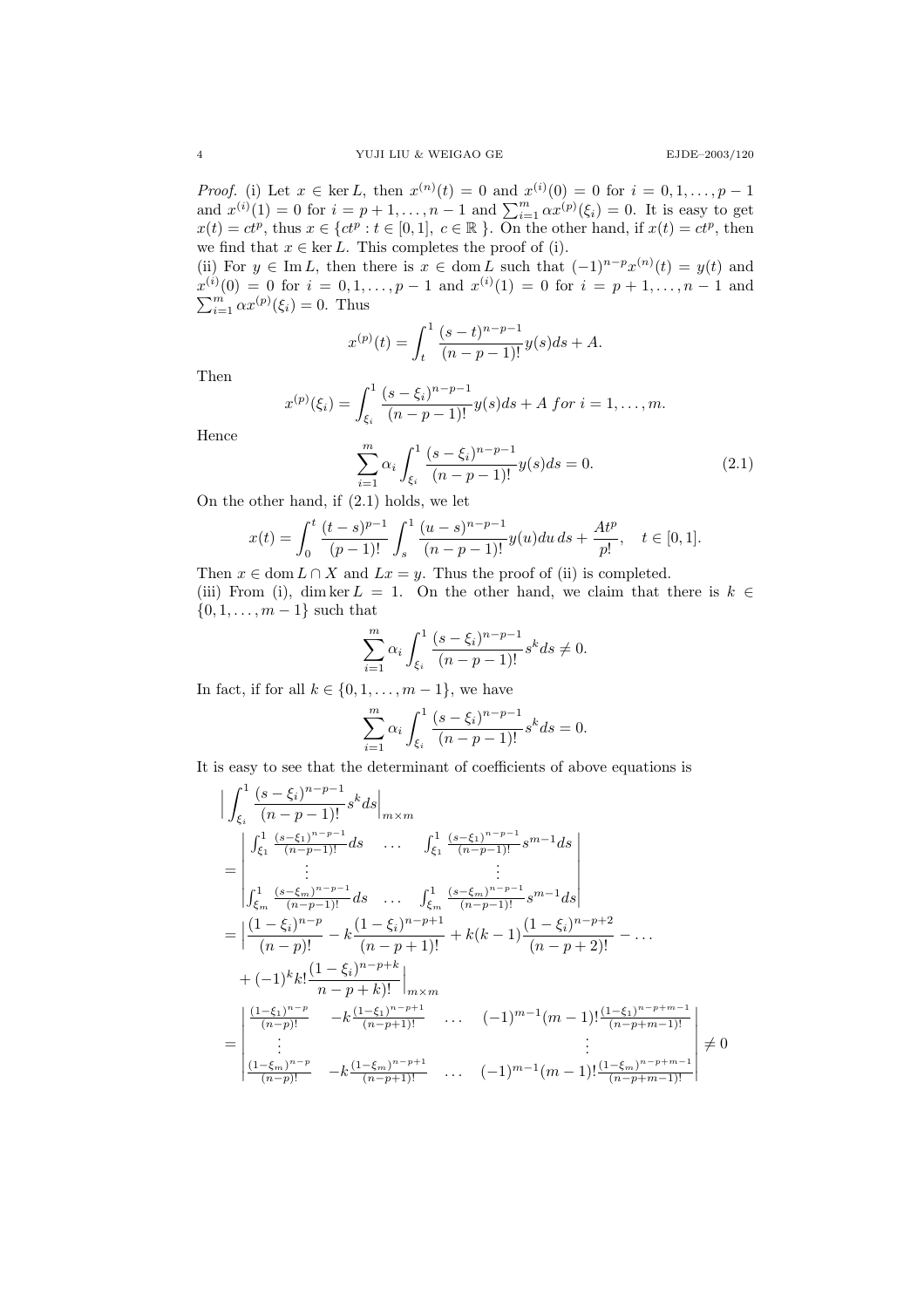since it can be transformed into a Vandermon dominant and  $0 \leq \xi_1 < \xi_2 < \cdots$  $\xi_m \leq 1$ . Hence, we get  $\alpha_1 = \cdots = \alpha_m = 0$ , which contradicts  $\sum_{i=1}^m \alpha_i^2 \neq 0$ . Now, for  $y \in Y$ , let

$$
y_0 = y - \Big(\sum_{i=1}^m \alpha_i \int_{\xi_i}^1 \frac{(s-\xi_i)^{n-p-1}}{(n-p-1)!} y(s) ds t^k\Big) / \Big(\sum_{i=1}^m \alpha_i \int_{\xi_i}^1 \frac{(s-\xi_i)^{n-p-1}}{(n-p-1)!} s^k ds\Big).
$$

It is easy to check that  $y_0 \in \text{Im } L$ . Let  $\overline{R} = \{ct^k : t \in [0,1], c \in \mathbb{R}\}$ . Then  $Y = R + \text{Im } L$ . Again,  $R \cap \text{Im } L = \{0\}$ , so  $Y = R \oplus \text{Im } L$ . Hence dim  $Y/\text{Im } L = 1$ . On the other hand,  $\text{Im } L$  is closed. So L is a Fredholm operator of index zero. (iv) Define the projectors  $Q: Y \to Y$  and  $P: X \to X$  by

$$
Qy(t) = t^k \sum_{i=1}^m \alpha_i \int_{\xi_i}^1 \frac{(s - \xi_i)^{n-p-1}}{(n-p-1)!} y(s) ds \text{ for } y \in Y,
$$
  

$$
Px(t) = x^{(p)}(1)t^p \text{ for } x \in X.
$$

It is easy to prove that ker  $L = \text{Im } P$  and  $\text{Im } L = \text{ker } Q$ . Then the inverse  $K_p$ : Im  $L \to \text{dom } L \cap \ker P$  of the map  $L : \text{dom } L \cap \ker P \to \text{Im } L$  can be written by

$$
K_p y(t) = \int_0^t \frac{(t-s)^{p-1}}{(p-1)!} \int_s^1 \frac{(u-s)^{n-p-1}}{(n-p-1)!} y(u) du ds \text{ for } y \in \text{Im } L.
$$

In fact, for  $y \in \text{Im } L$ , we have

$$
(LK_p)y(t) = L\left(\int_0^t \frac{(t-s)^{p-1}}{(p-1)!} \int_s^1 \frac{(u-s)^{n-p-1}}{(n-p-1)!} y(u) du ds\right) = y(t).
$$

On the other hand, for  $x \in \text{ker } P \cap \text{dom } L$ , it follows that

$$
(K_p L)x(t) = K_p((-1)^{n-p}x^{(n)}(t))
$$
  
= 
$$
\int_0^t \frac{(t-s)^{p-1}}{(p-1)!} \int_s^1 \frac{(u-s)^{n-p-1}}{(n-p-1)!}(-1)^{n-p}x^{(n)}(u)du ds
$$
  
= 
$$
\int_0^t \frac{(t-s)^{p-1}}{(p-1)!}(-x^{(p)}(1) + x^{(p)}(s))ds
$$
  
= 
$$
\int_0^t \frac{(t-s)^{p-1}}{(p-1)!}x^{(p)}(s)ds
$$
  
= 
$$
x(t).
$$

Furthermore, one has

$$
QNx(t) = Qf(t, x(t), x'(t), \dots, x^{(n-1)}(t))
$$
  
= 
$$
\sum_{i=1}^{m} \alpha_i \int_{\xi_i}^{1} \frac{(s - \xi_i)^{n-p-1}}{(n-p-1)!} f(s, x(s), x'(s), \dots, x^{(n-1)}(s)) ds
$$

and

$$
K_p(I - Q)Nx(t)
$$
  
=  $K_p\Big[f(t, x(t), x'(t),..., x^{(n-1)}(t))$   

$$
-\sum_{i=1}^m \alpha_i \int_{\xi_i}^1 \frac{(s-\xi_i)^{n-p-1}}{(n-p-1)!} f(s, x(s), x'(s),..., x^{(n-1)}(s))ds\Big]
$$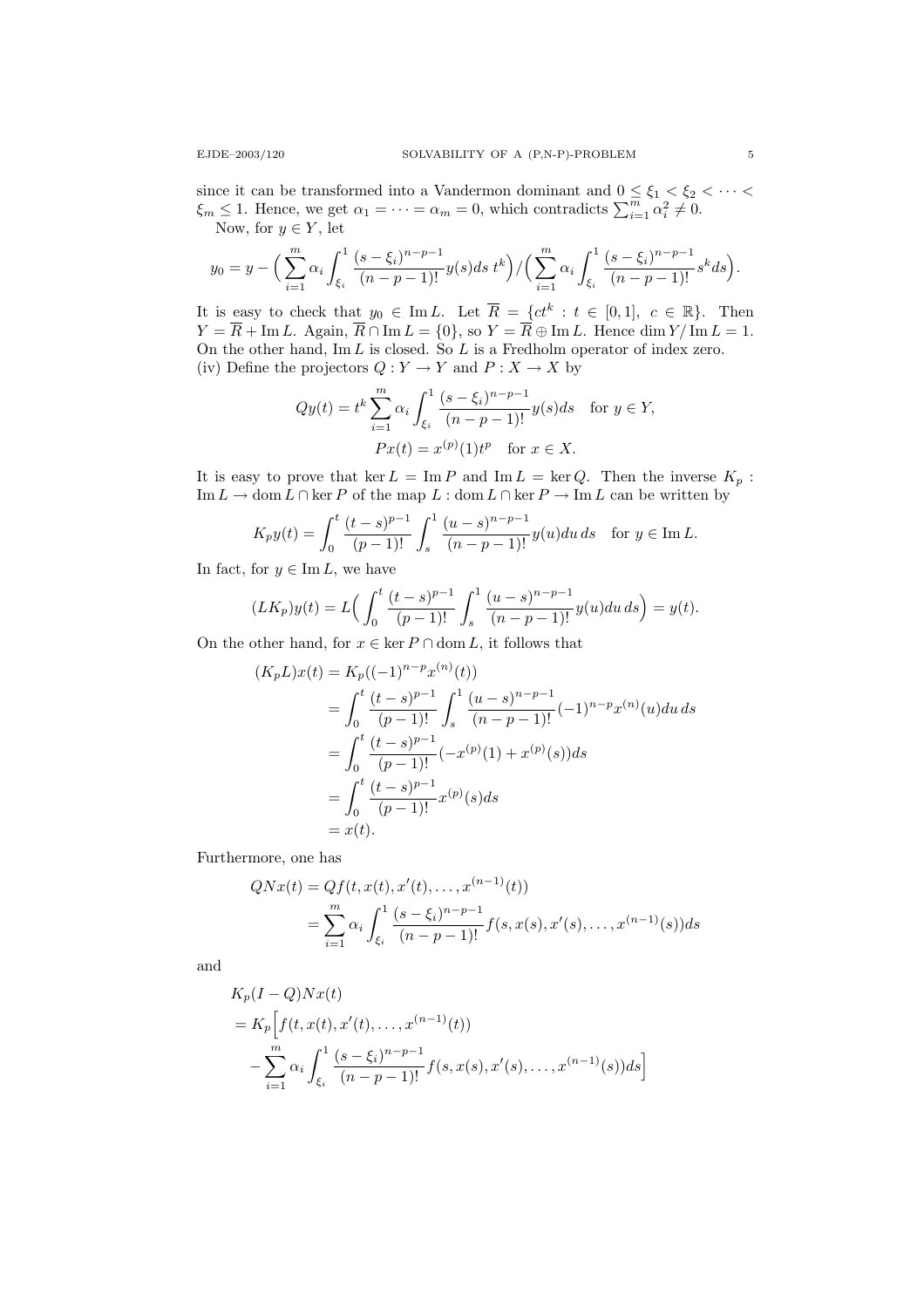6  $\hspace{15cm}$  YUJI LIU & WEIGAO GE

$$
= \int_0^t \frac{(t-s)^{p-1}}{(p-1)!} \Big( \int_s^1 \frac{(u-s)^{n-p-1}}{(n-p-1)!} f(u, x(u), x'(u), \dots, x^{(n-1)}(u)) du \Big) ds
$$
  

$$
- \sum_{i=1}^m \alpha_i \int_{\xi_i}^1 \frac{(s-\xi_i)^{n-p-1}}{(n-p-1)!} f(s, x(s), x'(s), \dots, x^{(n-1)}(s)) ds
$$
  

$$
\times \int_0^t \frac{(t-s)^{p-1}}{(p-1)!} \Big( \int_s^1 \frac{(u-s)^{n-p-1}}{(n-p-1)!} \Big) ds.
$$

Since f is continuous, using the Ascoli-Arzela theorem, we can prove that  $QN(\overline{\Omega})$ is bounded and  $K_p(I-Q)N:\overline{\Omega}\to X$  is compact, thus N is L-compact on  $\overline{\Omega}$ . (v) The proof is simple and is omitted.  $\square$ 

For the next theorem, we set the following asumptions:

(A1) There is  $M > 0$  such that for any  $x \in \text{dom } L / \ker L$ , if  $|x^{(p)}(t)| > M$  for all  $t \in (0, \frac{1}{2}),$  then

$$
\sum_{i=1}^{m} \alpha_i \int_{\xi_i}^{1} \frac{(s-\xi_i)^{n-p-1}}{(n-p-1)!} f(s, x(s), x'(s), \dots, x^{(n-1)}(s)) ds \neq 0
$$

(A2) There is a function  $a \in C^0[0,1]$  and positive numbers  $a_i(i = 0, 1, \ldots, n-1)$ and  $\beta_i \in [0, 1)$   $(i = 0, 1, \ldots, n - 1)$  such that

$$
|f(t, x_0, x_1, \dots, x_{n-1})| \le a(t) + \sum_{i=0}^{n-1} a_i |x_i|^{\beta_i}
$$

for  $t \in [0, 1]$  and  $(x_0, x_1, \ldots, x_{n-1}) \in \mathbb{R}^n$ 

(A3) There is  $M^* > 0$  such that for any  $c \in \mathbb{R}$  then either

$$
c\sum_{i=1}^{m} \alpha_i \int_{\xi_i}^1 \frac{(s-\xi_i)^{n-p-1}}{(n-p-1)!} f(s, cs^p, cps^{p-1}, \dots, c p!, 0, \dots, 0) ds < 0 \quad \forall |c| > M^*
$$
  
or  

$$
c\sum_{i=1}^{m} \alpha_i \int_{\xi_i}^1 \frac{(s-\xi_i)^{n-p-1}}{(n-p-1)!} f(s, cs^p, cps^{p-1}, \dots, c p!, 0, \dots, 0) ds > 0 \quad \forall |c| > M^*.
$$

**Theorem 2.3.** Under Assumptions (A1)–(A3), the boundary-value problem  $(1.1)$ – (1.2) has at least one solution.

*Proof.* To apply Theorem 2.1, we define an open bounded subset  $\Omega$  of X so that (i), (ii) and (iii) of Theorem 2.1 hold. To obtain  $\Omega$ , we do three steps. The proof of this theorem is divide into four steps. Step 1. Let

$$
\Omega_1 = \{ x \in \text{dom}\, L/\ker L, \ Lx = \lambda Nx \text{ for some } \lambda \in (0,1) \}.
$$

For  $x \in \Omega_1$ ,  $x \notin \text{ker } L$ ,  $\lambda \neq 0$  and  $Nx \in \text{Im } L$ , thus  $QNx = 0$ . Then

$$
\sum_{i=1}^{m} \alpha_i \int_{\xi_i}^{1} \frac{(s-\xi_i)^{n-p-1}}{(n-p-1)!} f(s, x(s), x'(s), \dots, x^{(n-1)}(s)) ds = 0.
$$

Hence by (A1), we know that there is  $t_0 \in (0, \frac{1}{2})$  such that  $|x^{(p)}(t_0)| \leq M$ . Thus

$$
|x^{(p)}(t)| \le |x^{(p)}(t_0)| + \Big| \int_{t_0}^t x^{(p+1)}(s)ds \Big|
$$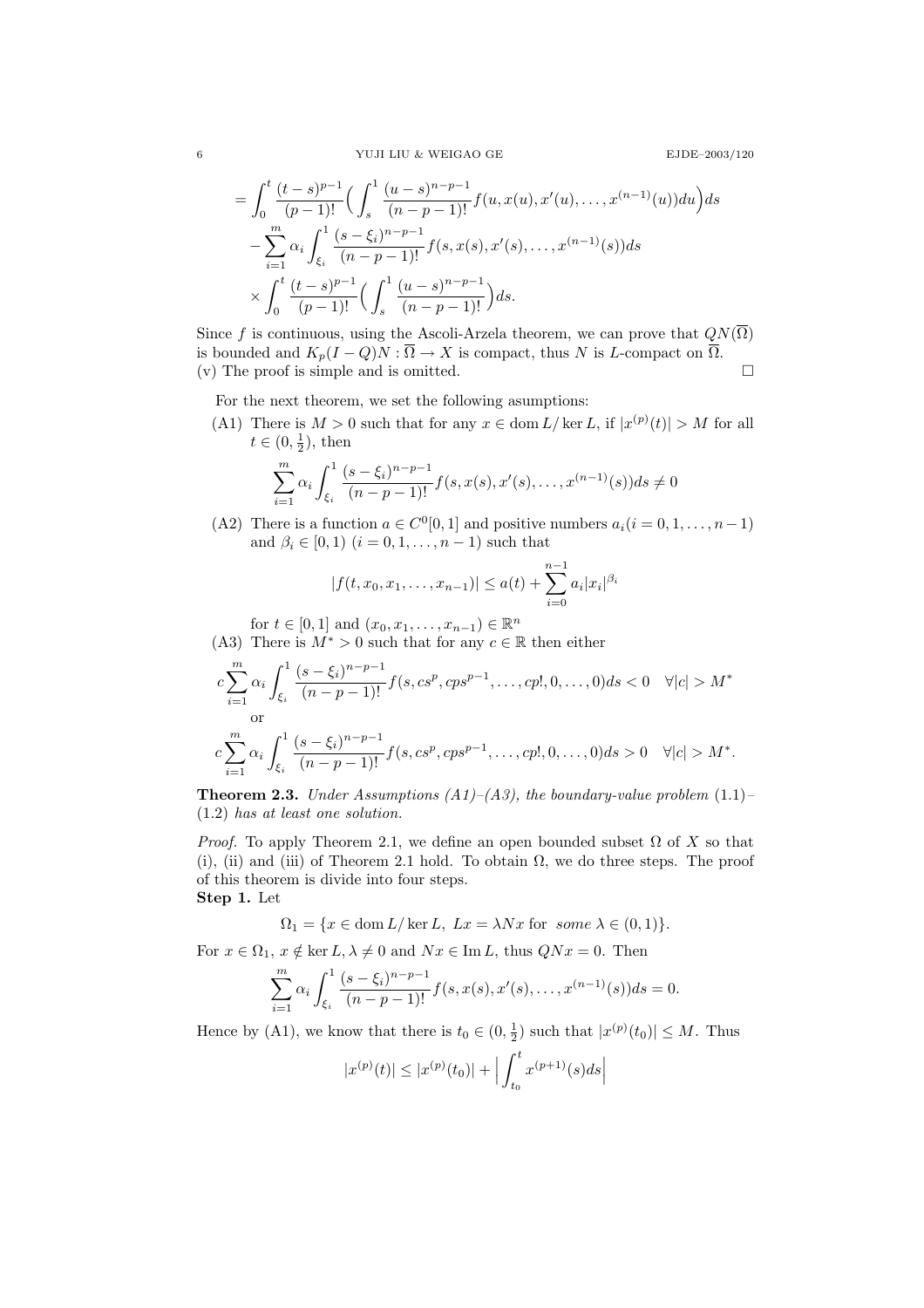EJDE–2003/120 SOLVABILITY OF A (P,N-P)-PROBLEM 7

$$
\leq M + \int_0^1 |x^{(p+1)}(s)| ds
$$
  

$$
\leq M + \|x^{(p+1)}\|_{\infty},
$$

i.e.  $||x^{(p)}||_{\infty} \leq M + ||x^{(p+1)}||_{\infty}$ . On the other hand, it is easy to prove that

$$
||x||_{\infty} \le ||x'||_{\infty} \le \cdots \le ||x^{(p)}||_{\infty}
$$
 and  $||x^{(p+1)}||_{\infty} \le \cdots \le ||x^{(n-1)}||_{\infty}$ .

So  $||x|| = \max{||x^{(p)}||_{\infty}, ||x^{(n-1)}||_{\infty}}$ . Now, we prove that there is  $t_1 \in [0,1]$  such that

$$
|x^{(n-1)}(t_1)| \le \frac{(n-p-1)!M}{(1-t_0)^{n-p-1}}.\tag{2.2}
$$

In fact, if

$$
|x^{(n-1)}(t)| > \frac{(n-p-1)!M}{(1-t_0)^{n-p-1}} \quad \text{for all } t \in [0,1],
$$

then either

$$
x^{(n-1)}(t) > \frac{(n-p-1)!M}{(1-t_0)^{n-p-1}} \quad \text{for all } t \in [0,1]
$$
 (2.3)

or

$$
x^{(n-1)}(t) < -\frac{(n-p-1)!M}{(1-t_0)^{n-p-1}} \quad \text{for all } t \in [0,1],\tag{2.4}
$$

or

$$
x^{(n-1)}(t) > \frac{(n-p-1)!M}{(1-t_0)^{n-p-1}} \quad \text{for some } t \in [0,1]
$$
  

$$
x^{(n-1)}(t) < -\frac{(n-p-1)!M}{(1-t_0)^{n-p-1}} \quad \text{for other } t \in [0,1].
$$
 (2.5)

It is easy to see that if (2.5) holds, there exists  $t_1 \in [0,1]$  such that  $x^{(n-1)}(t_1) =$  $(n-p-1)!M/(1-t_0)^{n-p-1}$ , thus (2.2) holds, which is a contradiction. Therefore, for all  $t \in [0, 1]$ , we have

$$
(-1)^{n-p-1}x^{(p)}(t) > \frac{(1-t)^{n-p-1}}{(n-p-1)!} \frac{(n-p-1)!M}{(1-t_0)^{n-p-1}}
$$

or

$$
(-1)^{n-p-1}x^{(p)}(t) < -\frac{(1-t)^{n-p-1}}{(n-p-1)!}\frac{(n-p-1)!M}{(1-t_0)^{n-p-1}}.
$$

Hence

$$
|x^{(p)}(t)| > \frac{(1-t)^{n-p-1}}{(n-p-1)!} \frac{(n-p-1)!M}{(1-t_0)^{n-p-1}}.
$$

Then we obtain

$$
|x^{(p)}(t_0)| > \frac{(1-t_0)^{n-p-1}}{(n-p-1)!} \frac{(n-p-1)!M}{(1-t_0)^{n-p-1}} = M,
$$

which contradicts  $|x^{(p)}(t_0)| \leq M$ . Hence there is  $t_1 \in [0,1]$  such that

$$
|x^{(n-1)}(t_1)| \le \frac{(n-p-1)!M}{(1-t_0)^{n-p-1}} \le 2^{n-p-1}(n-p-1)!M.
$$

Thus we get

$$
|x^{(n-1)}(t)| \le |x^{(n-1)}(t_1)| + |\int_{t_1}^t x^{(n)}(s)ds|
$$
  

$$
\le 2^{n-p-1}(n-p-1)!M + \int_0^1 |f(s,x(s),x'(s),\ldots,x^{(n-1)}(s))|ds
$$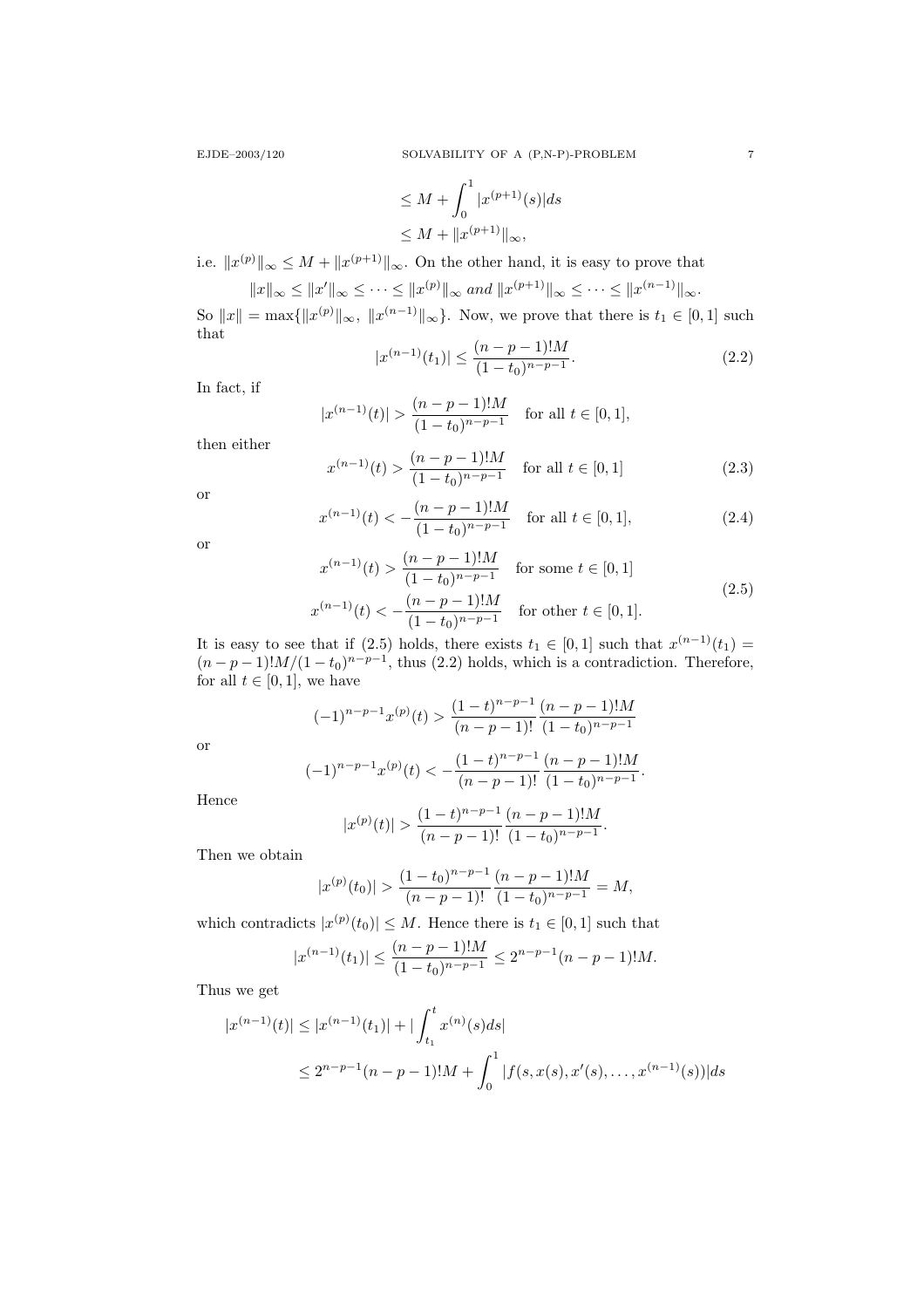$$
\leq 2^{n-p-1}(n-p-1)!M + \int_0^1 a(s)ds + \sum_{i=0}^{n-1} a_i \int_0^1 |x^{(i)}(s)|^{\beta_i} ds
$$
  
\n
$$
\leq 2^{n-p-1}(n-p-1)!M + \int_0^1 a(s)ds + \sum_{i=0}^{n-1} a_i ||x^{(i)}||_{\infty}^{\beta_i}
$$
  
\n
$$
\leq 2^{n-p-1}(n-p-1)!M + \int_0^1 a(s)ds + \left(\sum_{i=0}^p a_i\right) ||x^{(p)}||_{\infty}^{\beta_i}
$$
  
\n
$$
+ \left(\sum_{i=p+1}^{n-1} a_i\right) ||x^{(n-1)}||_{\infty}^{\beta_i}.
$$

and

$$
|x^{(p)}(t)| \le |x^{(p)}(t_0)| + \Big| \int_{t_0}^t x^{(p+1)}(s)ds \Big|
$$
  
\n
$$
\le M + \int_0^1 |x^{(p+1)}(s)|ds
$$
  
\n
$$
= M + \int_0^1 \int_s^1 \frac{(u-s)^{n-p-2}}{(n-p-2)!} |f(u, x(u), x'(u), ..., x^{(n-1)}(u))| du ds
$$
  
\n
$$
\le M + \int_0^1 \frac{s^{n-p-2}}{(n-p-2)!} |f(s, x(s), x'(s), ..., x^{(n-1)}(s))| ds
$$
  
\n
$$
\le M + \int_0^1 \frac{s^{n-p-2}}{(n-p-2)!} a(s) ds + \frac{1}{(n-p-1)!} \sum_{i=0}^{n-1} a_i ||x^{(i)}||_{\infty}^{\alpha_i}
$$
  
\n
$$
\le M + \int_0^1 \frac{s^{n-p-2}}{(n-p-2)!} a(s) ds + \frac{1}{(n-p-1)!} \sum_{i=0}^p a_i ||x^{(p)}||_{\infty}^{\beta_i}
$$
  
\n
$$
+ \frac{1}{(n-p-1)!} \sum_{i=p+1}^{n-1} a_i ||x^{(n-1)}||_{\infty}^{\beta_i}.
$$

Without loss of generality, suppose that  $||x^{(n-1)}||_{\infty} > 1$ , then

$$
||x^{(n-1)}||_{\infty}
$$
  
\n
$$
\leq 2^{n-p-1}(n-p-1)!M + \int_0^1 a(s)ds + \sum_{i=0}^p a_i ||x^{(p)}||_{\infty}^{\beta_i} + \sum_{i=p+1}^{n-1} a_i ||x^{(n-1)}||_{\infty}^{\beta_i}
$$
  
\n
$$
\leq 2^{n-p-1}(n-p-1)!M + \int_0^1 a(s)ds + \sum_{i=0}^p a_i (M + ||x^{(p+1)}||_{\infty})^{\beta_i}
$$
  
\n
$$
+ \sum_{i=p+1}^{n-1} a_i ||x^{(n-1)}||_{\infty}^{\beta_i}
$$
  
\n
$$
\leq 2^{n-p-1}(n-p-1)!M + \int_0^1 a(s)ds + \sum_{i=0}^p a_i (M + ||x^{(n-1)}||_{\infty})^{\beta_i}
$$
  
\n
$$
+ \sum_{i=p+1}^{n-1} a_i ||x^{(n-1)}||_{\infty}^{\beta_i}.
$$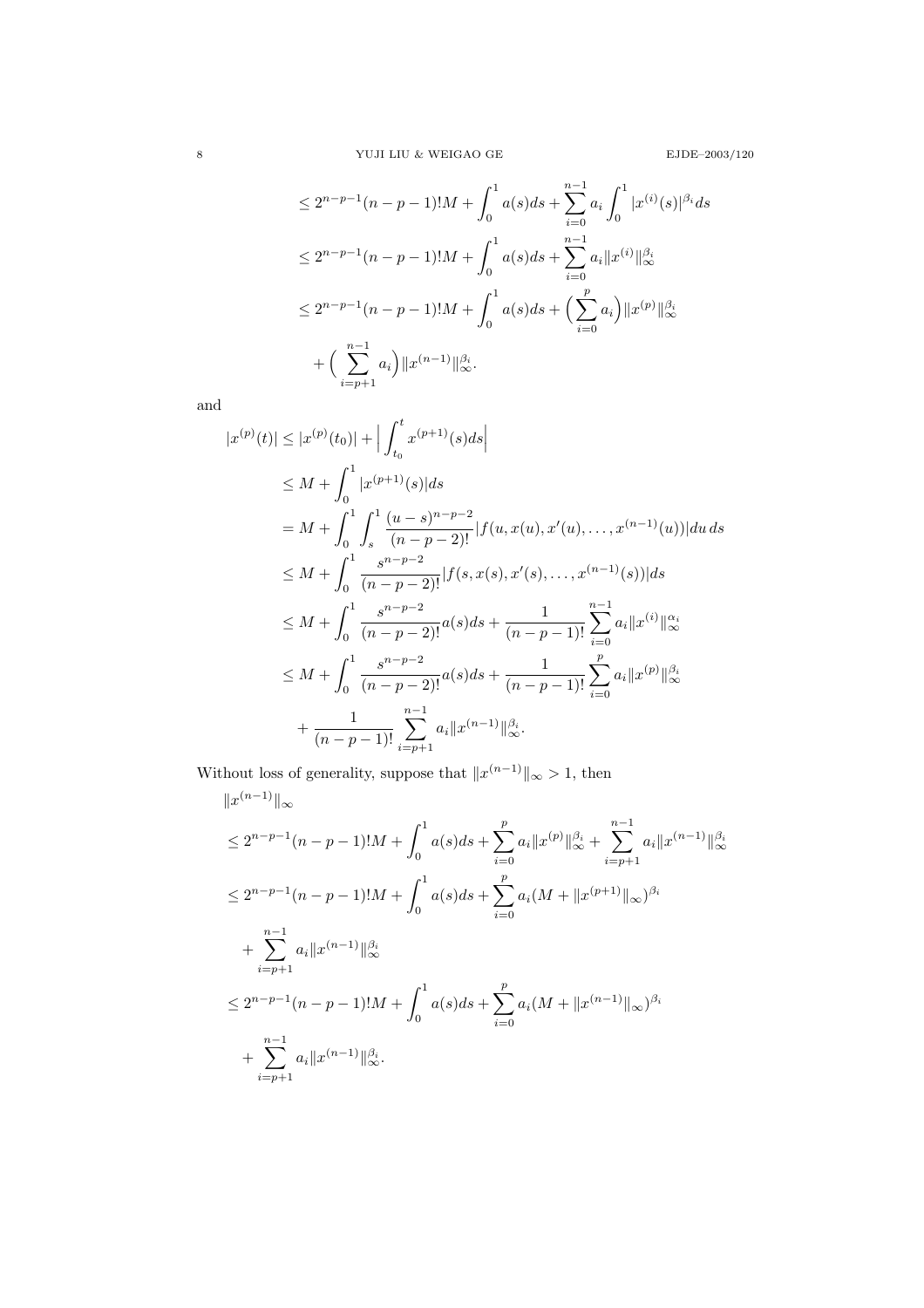It follows from  $\beta_i \in [0,1)$  that there is  $M_1 > 0$  such that  $||x^{(n-1)}||_{\infty} \leq M_1$ . Hence

$$
||x^{(p)}||_{\infty} \le M + \int_0^1 \frac{s^{n-p-2}}{(n-p-2)!} a(s) ds + \frac{1}{(n-p-1)!} \sum_{i=0}^p a_i ||x^{(p)}||_{\infty} \Big)^{\beta_i}
$$
  
+ 
$$
\frac{1}{(n-p-1)!} \sum_{i=p+1}^{n-1} a_i M^{\beta_i}.
$$

We see from above inequality and  $\beta_i \in [0,1)$  that there is  $M_2 > 0$  such that  $||x^{(p)}||_{\infty} \leq M_2$ . Hence we get  $||x|| \leq \max\{M_1, M_2\} = M'$ . It follows that  $\Omega_1$  is bounded.

**Step 2.** Let  $\Omega_2 = \{x \in \text{ker } L : Nx \in \text{Im } L\}$ . For  $x \in \Omega_2$ , then  $x(t) = ct^p$  for some  $c \in [0,1]$ . It suffices to prove that there is  $M'' > 0$  such that  $|c| \le M''$ .  $Nx \in \text{Im } L$ implies

$$
\sum_{i=1}^{m} \alpha_i \int_{\xi_i}^{1} \frac{(s-\xi_i)^{n-p-1}}{(n-p-1)!} f(s, cs^p, cps^{p-1}, \dots, cp!, 0, \dots, 0) ds = 0.
$$

By (A3), we get  $|c| \leq M^*$ . Thus  $\Omega_2$  is bounded.

**Step 3.** According to (A3), for any  $c \in \mathbb{R}$  if  $|c| > M^*$ , then either

$$
c\sum_{i=1}^{m} \alpha_i \int_{\xi_i}^{1} \frac{(s-\xi_i)^{n-p-1}}{(n-p-1)!} f(s, cs^p, cps^{p-1}, \dots, cp!, 0, \dots, 0) ds < 0
$$
 (2.6)

or

$$
\sum_{i=1}^{m} \alpha_i \int_{\xi_i}^{1} \frac{(s-\xi_i)^{n-p-1}}{(n-p-1)!} f(s, cs^p, cps^{p-1}, \dots, cp!, 0, \dots, 0) ds > 0.
$$
 (2.7)

If (2.6) holds, let

$$
\Omega_3=\{x\in\ker L:-\lambda\wedge x+(1-\lambda)QNx=0,\;\lambda\in[0,1]\},
$$

where  $\wedge$  is the isomorphism given by  $\wedge (ct^p) = ct^k$  for all  $c \in \mathbb{R}$ . Now, we shall show that  $\Omega_3$  is bounded. Since for  $ct^p \in \Omega_3$ , we have

$$
\lambda c = (1 - \lambda) \sum_{i=1}^{m} \alpha_i \int_{\xi_i}^{1} \frac{(s - \xi_i)^{n-p-1}}{(n-p-1)!} f(s, cs^p, cps^{p-1}, \dots, cp!, 0, \dots, 0) ds.
$$

If  $\lambda = 1$ , it follows from above equality that  $c = 0$ . Otherwise, if  $|c| > M^*$ , in view of  $(2.2)$ , one has

$$
\lambda c^2 = (1 - \lambda)c \sum_{i=1}^m \alpha_i \int_{\xi_i}^1 \frac{(s - \xi_i)^{n-p-1}}{(n-p-1)!} f(s, cs^p, cps^{p-1}, \dots, cp!, 0, \dots, 0) ds < 0,
$$

which contradicts  $\lambda c^2 \geq 0$ . Thus  $\Omega_3$  is bounded.

If (2.7) holds, let

$$
\Omega_3 = \{ x \in \ker L : \lambda \wedge x + (1 - \lambda)QNx = 0, \ \lambda \in [0, 1] \}.
$$

Similarly to above argument, we can prove that  $\Omega_3$  is bounded.

Next, we show that all conditions of Theorem 2.1 are satisfied. Set  $\Omega$  be a open bounded subset of X such that  $\Omega \supset \cup_{i=1}^3 \overline{\Omega_i}$ . By Lemma 2.2, L is a Fredholm operator of index zero and N is L-compact on  $\overline{\Omega}$ . From the definition of  $\Omega$ , we have the first two conditions for Theorem 2.1:

- $Lx \neq \lambda Nx$  for  $x \in (\text{dom } L/\ker L) \cap \partial\Omega$  and  $\lambda \in (0,1)$
- $Nx \notin \text{Im } L$  for  $x \in \ker L \cap \partial \Omega$ .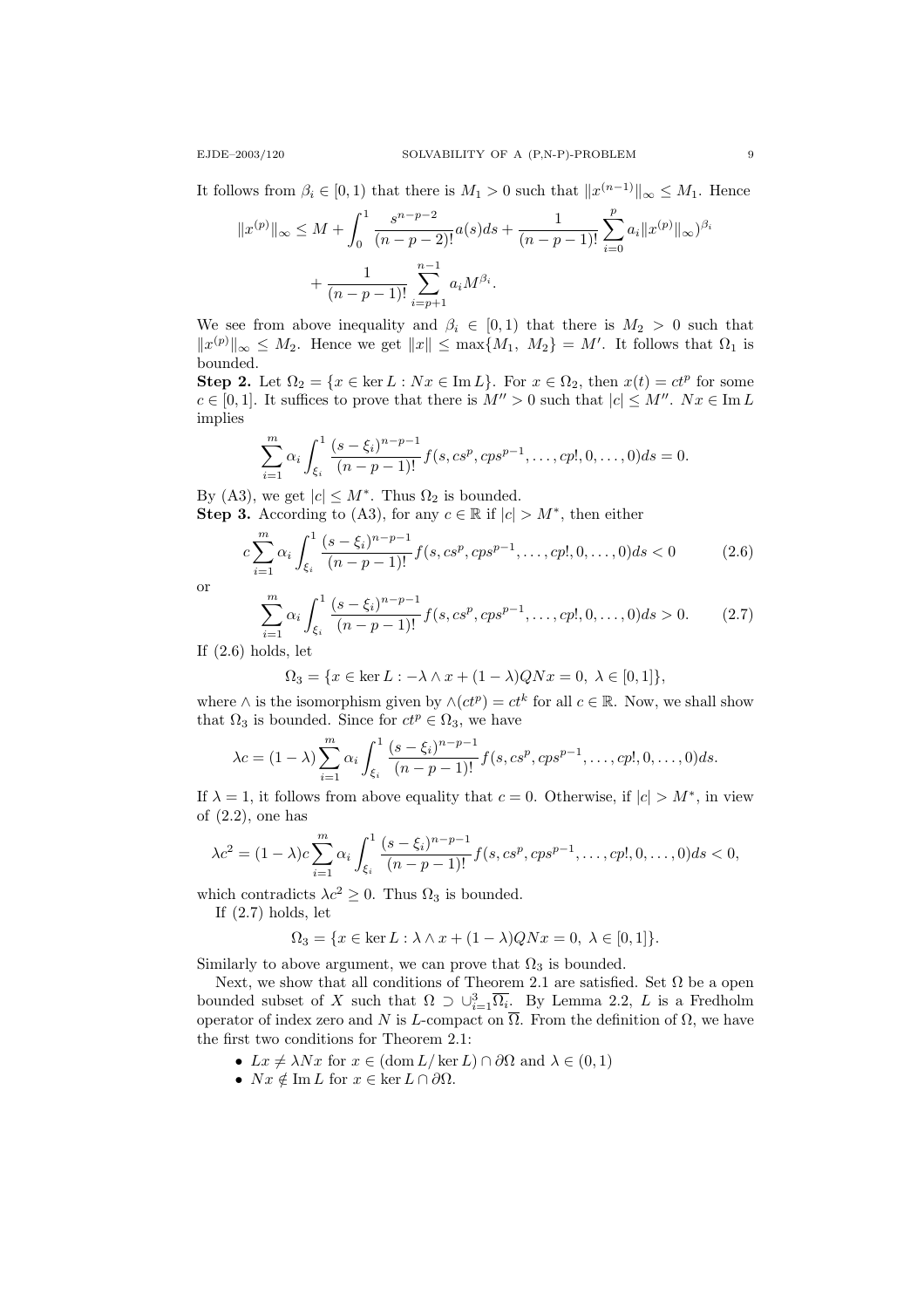Step 4. We shall prove the third condition for applying Theorem 2.1:

• deg $(QN|_{\ker L}, \Omega \cap \ker L, 0) \neq 0.$ 

Let  $H(x, \lambda) = \pm \lambda \wedge x + (1 - \lambda)QNx$ . According the definition of  $\Omega$ , we know  $H(x, \lambda) \neq 0$  for  $x \in \partial \Omega \cap \ker L$ , thus by homotopy property of degree,

$$
deg(QN|ker L, \Omega \cap ker L, 0) = deg(H(\cdot, 0), \Omega \cap ker L, 0)
$$
  
= deg(H(\cdot, 1), \Omega \cap ker L, 0)  
= deg( $\pm \wedge$ ,  $\Omega \cap \ker L, 0 \neq 0$ .

Thus by Theorem 2.1,  $Lx = Nx$  has at least one solution in dom  $L \cap \overline{\Omega}$ , which is a solution of  $(1.1)$ – $(1.2)$ .

For the following theorem, we need the following assumptions:

(A4) There exists  $M > 0$  such that for all  $x \in \text{dom } L$  if  $|x^{(p)}(t)| > M$  for all  $t \in [0, 1]$ , then

$$
\sum_{i=1}^{m} \alpha_i \int_{\xi_i}^{1} \frac{(s-\xi_i)^{n-1-p}}{(n-1-p)!} f(s, x(s), x'(s), \dots, x^{(n-1)}(s)) ds \neq 0.
$$

(A5) There exists  $a_0 \in C^0[0,1]$  and non-negative numbers  $a_i$  such that

$$
|f(t, x_0, x_1, \dots, x_{n-1})| \le a_0(t) + \sum_{i=0}^{n-1} a_i |x_i|
$$

for all  $t \in [0, 1]$  and  $(x_0, ..., x_{n-1}) \in \mathbb{R}^n$ .

**Theorem 2.4.** Under Assumptions  $(A3)$ ,  $(A4)$ ,  $(A5)$ , the boundary-value problem  $(1.1)$ – $(1.2)$  has at least one solution provided that

$$
\sum_{i=0}^{p} a_i < (n-1-p)!, \quad \sum_{i=p+1}^{n-1} a_i < 1,
$$
\n
$$
\sum_{i=p+1}^{n-1} a_i + \frac{\left(\sum_{i=0}^{p} a_i\right)\left(\sum_{i=p+1}^{n-1} a_i\right)}{(n-1-p)! - \sum_{i=0}^{p} a_i} < 1.
$$

Proof. The proof is similar to that of Theorem 2.3. We need to do four steps. Let  $\Omega_i(i = 1, 2, 3)$  be defined in the proof of Theorem 2.3. **Step 1.** Prove that  $\Omega_1$  is bounded. For  $x \in \Omega_1$ ,

$$
\sum_{i=1}^{m} \alpha_i \int_{\xi_i}^{1} \frac{(s-\xi_i)^{n-1-p}}{(n-1-p)!} f(s, x(s), x'(s), \dots, x^{(n-1)}(s)) ds = 0.
$$

It follows from (A4) that there is  $t_0 \in [0,1]$  such that  $|x^{(p)}(t_0)| \leq M$ . On the other hand,  $x \in \Omega_1$  implies

$$
x^{(n)}(t) = \lambda f(t, x(t), x'(t), \dots, x^{(n-1)}(t)), \quad t \in (0, 1).
$$

Integrating it from 0 to t if  $p \leq n-2$ , or from  $t_0$  to t if  $p = n-1$ , we get

$$
|x^{(n-1)}(t)| = \begin{cases} |x^{(n-1)}(0) + \lambda \int_0^t f(s, x(s), \dots, x^{(n-1)}(s))ds| & \text{for } p \le n-2, \\ |x^{(n-1)}(t_0) + \lambda \int_{t_0}^t f(s, x(s), \dots, x^{(n-1)}(s))ds| & \text{for } p = n-1 \end{cases}
$$
  

$$
\leq \begin{cases} \int_0^1 |f(s, x(s), \dots, x^{(n-1)}(s))|ds, \\ M + \int_0^1 |f(s, x(s), \dots, x^{(n-1)}(s))|ds \end{cases}
$$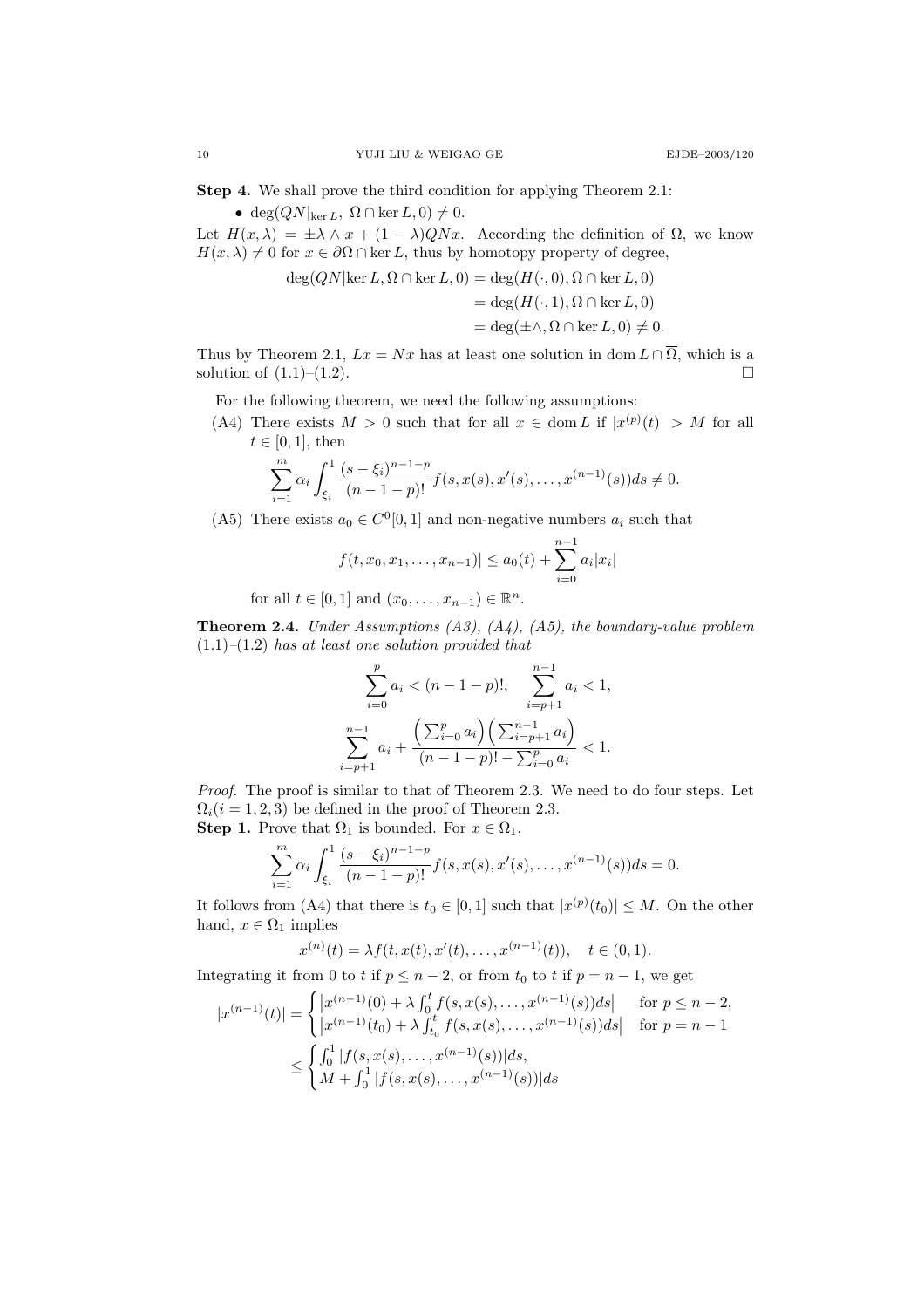$$
\leq M + \int_0^1 (a_0(s) + \sum_{i=0}^{n-1} a_i |x^{(i)}(s)|) ds
$$
  

$$
\leq M + \int_0^1 a_0(s) ds + \sum_{i=0}^{n-1} a_i \int_0^1 |x^{(i)}(s)| ds.
$$

It is easy to see that  $x^{(i)}(t) \leq ||x^{(p)}||_{\infty}$  for  $i = 0, 1, ..., p$  and  $|x^{(i)}(t)| \leq ||x^{(n-1)}||_{\infty}$ for all  $i = p + 1, ..., n - 1$  and  $t \in [0, 1]$ . Hence

$$
|x^{(n-1)}(t)| \le M + \int_0^1 a_0(s)ds + \left(\sum_{i=0}^p a_i\right) ||x^{(p)}||_{\infty} + \left(\sum_{i=p+1}^{n-1} a_i\right) ||x^{(n-1)}||_{\infty}.
$$

Thus

$$
||x^{(n-1)}||_{\infty} \le M + \int_0^1 a_0(s)ds + \left(\sum_{i=0}^p a_i\right) ||x^{(p)}||_{\infty} + \left(\sum_{i=p+1}^{n-1} a_i\right) ||x^{(n-1)}||_{\infty}.
$$

On the other hand, we have

$$
x^{(p+1)}(t) = \lambda \int_{t}^{1} \frac{(s-t)^{n-1-p}}{(n-1-p)!} f(s, x(s), \dots, x^{(n-1)}(s)) ds.
$$

Integrating from  $t_0$  to  $t$ , we get

$$
|x^{(p)}(t)| = \left| x^{(p)}(t_0) + \lambda \int_{t_0}^t f(s, x(s), \dots, x^{(n-1)}(s)) ds \right|
$$
  
\n
$$
\leq M + \int_0^1 \int_s^1 \frac{(u-s)^{n-1-p}}{(n-1-p)!} f(u, x(u), \dots, x^{(n-1)}(u)) du ds
$$
  
\n
$$
\leq M + \frac{1}{(n-1-p)!} \int_0^1 |f(s, x(s), \dots, x^{(n-1)}(s))| ds
$$
  
\n
$$
\leq M + \frac{1}{(n-1-p)!} \Big( \int_0^1 a_0(s) ds + \sum_{i=0}^{n-1} a_i |x^{(i)}(s)| ds \Big).
$$

Similarly, we get

$$
||x^{(p)}||_{\infty} \leq M + \frac{1}{(n-1-p)!} \Big( \int_0^1 a_0(s) ds + \sum_{i=0}^p a_i ||x^{(p)}||_{\infty} + \sum_{i=p+1}^{n-1} a_i ||x^{(n-1)}||_{\infty} \Big).
$$

Hence

$$
\left(1 - \sum_{i=p+1}^{n-1} a_i\right) \|x^{(n-1)}\|_{\infty} \le M + \int_0^1 a_0(s)ds + \left(\sum_{i=0}^p a_i\right) \|x^{(p)}\|_{\infty},
$$
  

$$
\left(1 - \frac{1}{(n-1-p)!} \sum_{i=0}^p a_i\right) \|x^{(p)}\|_{\infty}
$$
  

$$
\le M + \frac{1}{(n-1-p)!} \left(\int_0^1 a_0(s)ds + \sum_{i=n-1-p}^{n-1} a_i \|x^{(n-1)}\|_{\infty}\right).
$$

Thus we get from the assumptions of the Theorem 2.4

$$
\left(1 - \sum_{i=p+1}^{n-1} a_i\right) \|x^{(n-1)}\|_{\infty} \le M + \int_0^1 a_0(s)ds + \frac{\sum_{i=0}^p a_i}{1 - \frac{1}{(n-1-p)!} \sum_{i=0}^p a_i} \left[M\left(\frac{a_i}{1 - \sum_{i=0}^p a_i}\right) + \frac{1}{(n-1-p)!} \sum_{i=0}^p a_i\right]
$$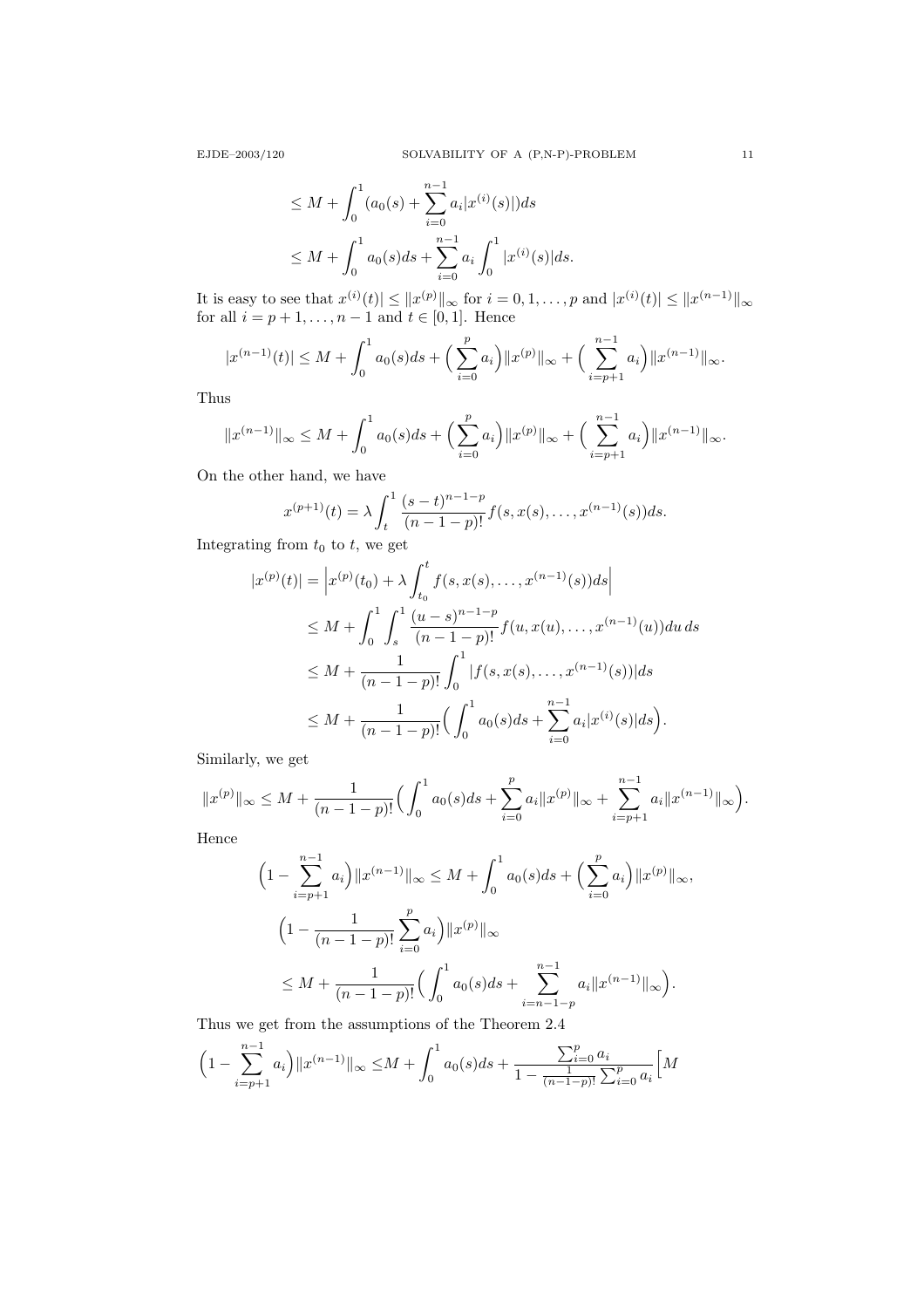$$
+\frac{1}{(n-1-p)!}\Big(\int_0^1a_0(s)ds+\sum_{i=n-1-p}^{n-1}a_i\|x^{(n-1)}\|_{\infty}\Big)\Big].
$$

i.e.,

$$
\left(1 - \sum_{i=p+1}^{n-1} a_i - \frac{\left(\sum_{i=0}^p a_i\right)\left(\sum_{i=p+1}^{n-1} a_i\right)}{(n-1-p)! - \sum_{i=0}^p a_i}\right) ||x^{(n-1)}||_{\infty}
$$
\n
$$
\leq M + \int_0^1 a_0(s)ds + \frac{(n-1-p)! \sum_{i=0}^p a_i}{(n-1-p)! - \sum_{i=0}^p a_i} \left[M + \frac{1}{(n-1-p)!} \int_0^1 a_0(s)ds\right].
$$

It follows from the assumptions of Theorem 2.4 that there is  $M_1 > 0$  such that  $||x^{(n-1)}||$  infty  $\leq M_1$ . Thus there is  $M_2 > 0$  such that  $||x^{(p)}||_{\infty} \leq M_2$ . So  $||x|| \leq$  $\max\{M_1, M_2\}$ . Thus  $\Omega_1$  is bounded.

Step2. Prove that  $\Omega_2$  is bounded. It similar to the Step 2 of the proof of Theorem 2.3 and is omitted.

Step 3. Prove that  $\Omega_3$  is bounded. It is same to the Step 3 of the proof of Theorem 2.3 and is omitted.

Step 4. It is same to the Step 4 of the proof of Theorem 2.3 and is omitted.

Thus the proof is complete.  $\Box$ 

3. SOLVABILITY OF  $(1.1)$ – $(1.2)$  at non-resonance

In this section, we obtain sufficient conditions for the existence of at least one solution of  $(1.1)$ – $(1.2)$  at non-resonance, i.e. when  $\sum_{i=1}^{n} \alpha_i \neq 0$ . In this case, the operator  $Lx(t) = (-1)^{n-p}x^{(n)}(t)$  is invertible. The method employed is based on Scheaffer's theorem, see for example [28, Theorem 4.3.2] or [[27].

**Theorem 3.1** ([27, 28]). Let  $(X, \|\cdot\|)$  be a Banach space. T is a continuous mapping of X into X which is compact on each bounded subset of X. Then either

- (i) The equation  $x = \lambda Tx$  has a solution for  $\lambda = 1$ , or
- (ii) The set of all such solutions x, for  $\lambda \in (0,1)$ , is unbounded.

Combining the differential equation  $(1.1)$  with the boundary conditions  $(1.2)$ , a solutions  $x(t)$  satisfies

$$
x^{(p)}(1) - x^{(p)}(t) = \int_t^1 \frac{(s-t)^{n-p-1}}{(n-p-1)!} f(s, x(s), x'(s), \dots, x^{(n-1)}(s)) ds.
$$

Since  $\sum_{i=1}^{m} \alpha_i x^{(p)}(\xi_i) = 0$ , we have

$$
x^{(p)}(1) = \frac{1}{\sum_{i=1}^{m} \alpha_i} \sum_{i=1}^{m} \alpha_i \int_{\xi_i}^{1} \frac{(s-\xi_i)^{n-p-1}}{(n-p-1)!} f(s, x(s), x'(s), \dots, x^{(n-1)}(s)) ds.
$$

Thus

$$
x^{(p)}(t) = \frac{1}{\sum_{i=1}^{m} \alpha_i} \sum_{i=1}^{m} \alpha_i \int_{\xi_i}^{1} \frac{(s - \xi_i)^{n-p-1}}{(n-p-1)!} f(s, x(s), x'(s), \dots, x^{(n-1)}(s)) ds
$$

$$
- \int_{t}^{1} \frac{(s-t)^{n-p-1}}{(n-p-1)!} f(s, x(s), x'(s), \dots, x^{(n-1)}(s)) ds.
$$

Integrating above equation, we have

$$
x(t) = \frac{1}{\sum_{i=1}^{m} \alpha_i} \sum_{i=1}^{m} \alpha_i \int_{\xi_i}^{1} \frac{(s - \xi_i)^{n-p-1}}{(n-p-1)!} f(s, x(s), x'(s), \dots, x^{(n-1)}(s)) ds \frac{t^p}{p!}
$$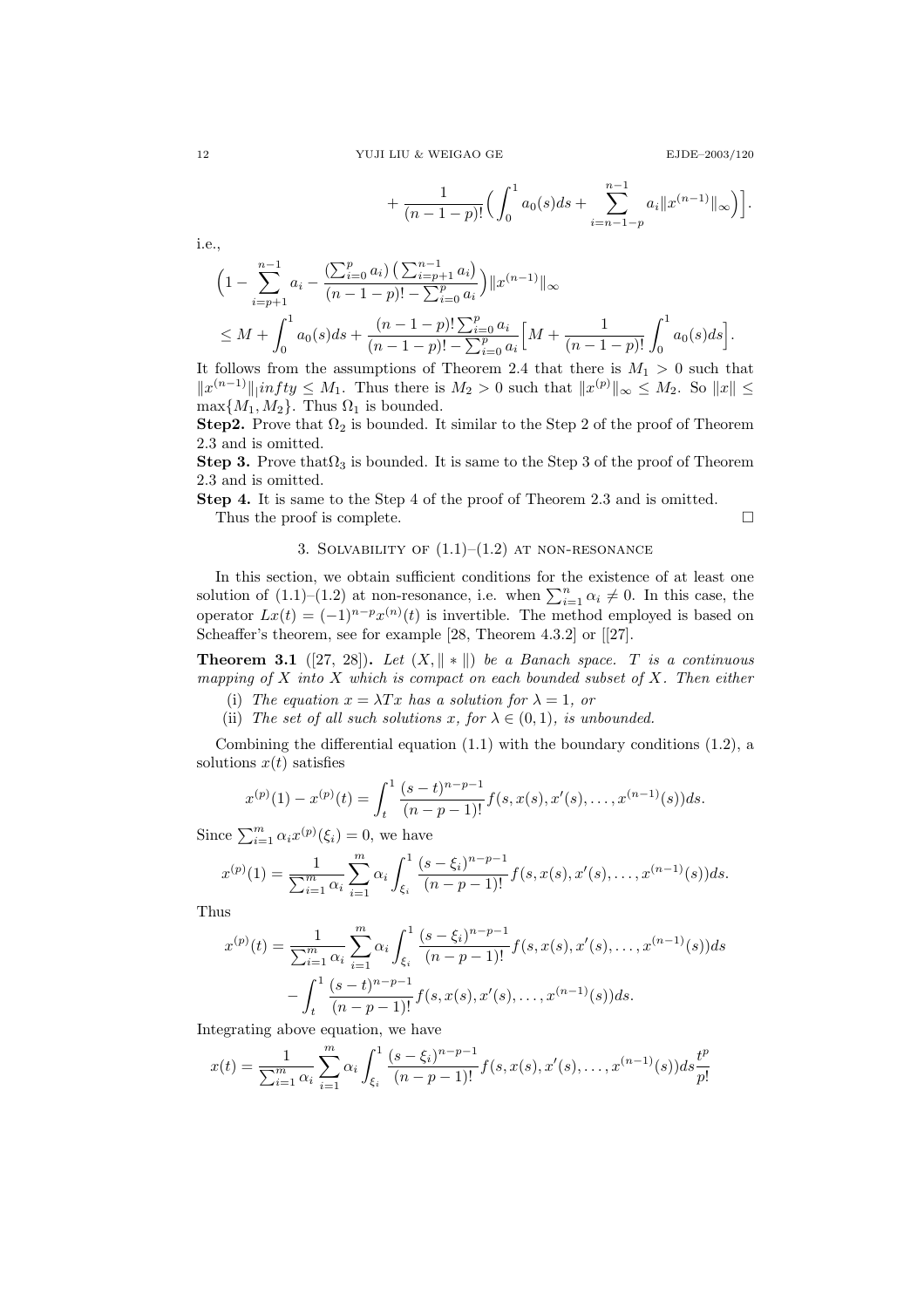$$
-\int_{0}^{t} \frac{(t-s)^{p-1}}{(p-1)!} \Big( \int_{s}^{1} \frac{(u-s)^{n-p-1}}{(n-p-1)!} f(u, x(u), x'(u), \dots, x^{(n-1)}(u)) du \Big) ds
$$
  

$$
=\frac{1}{\sum_{i=1}^{m} \alpha_{i}} \sum_{i=1}^{m} \alpha_{i} \int_{\xi_{i}}^{1} \frac{(s-\xi_{i})^{n-p-1}}{(n-p-1)!} f(s, x(s), x'(s), \dots, x^{(n-1)}(s)) ds \frac{t^{p}}{p!}
$$
  

$$
+\sum_{j=0}^{n-p} \frac{(-1)^{j} t^{j+p}}{(j+p)!} \int_{0}^{1} \frac{s^{n-p-1-j}}{(n-p-1-j)!} f(s, x(s), x'(s), \dots, x^{(n-1)}(s)) ds
$$
  

$$
+ (-1)^{n-p+1} \int_{0}^{t} \frac{(t-s)^{n-1}}{(n-1)!} f(s, x(s), x'(s), \dots, x^{(n-1)}(s)) ds.
$$

Define the Banach space

$$
X = \{x \in C^{n-1}[0,1] : x^{(i)}(0) = 0 \text{ for } i = 0, 1, \dots, p-1
$$
  
and 
$$
x^{(i)}(1) = 0 \text{ for } i = p+1, \dots, n-1\},\
$$

whose norm is  $||x|| = \max{||x||_{\infty}, \ldots, ||x^{(n-1)}||_{\infty}}$ , where  $||x||_{\infty} = \max_{t \in [0,1]} |x(t)|$ . It is easy to show that

$$
||x|| = \max{||x^{(p)}||_{\infty}, ||x^{(n-1)}||_{\infty}}.
$$

Define the nonlinear operator  $T : X \to X$  as

$$
Tx(t) = \frac{1}{\sum_{i=1}^{m} \alpha_i} \sum_{i=1}^{m} \alpha_i \int_{\xi_i}^{1} \frac{(s - \xi_i)^{n-p-1}}{(n-p-1)!} f(s, x(s), x'(s), \dots, x^{(n-1)}(s)) ds \frac{t^p}{p!} + \sum_{j=0}^{n-p} \frac{(-1)^j t^{j+p}}{(j+p)!} \int_0^1 \frac{s^{n-p-1-j}}{(n-p-1-j)!} f(s, x(s), x'(s), \dots, x^{(n-1)}(s)) ds + (-1)^{n-p+1} \int_0^t \frac{(t-s)^{n-1}}{(n-1)!} f(s, x(s), x'(s), \dots, x^{(n-1)}(s)) ds.
$$

**Theorem 3.2.** Assume that the nonlinearity f is bounded. Then  $(1.1)$ – $(1.2)$  has at least one solution.

*Proof.* Let  $M > 0$  be such that  $|f(t, x(t), x'(t), \ldots, x^{(n-1)}(t))| \leq M$  for  $t \in [0, 1]$ ,  $(x_0, x_1, \ldots, x_{n-1}) \in \mathbb{R}^n$ . For  $\mu \in [0, 1]$ , consider the equation

$$
x = \mu Tx. \tag{3.1}
$$

If  $x(t)$  is a solution of this equation, then:

$$
x(t) = \mu \Big[ \frac{1}{\sum_{i=1}^{m} \alpha_i} \sum_{i=1}^{m} \alpha_i \int_{\xi_i}^{1} \frac{(s - \xi_i)^{n-p-1}}{(n-p-1)!} f(s, x(s), x'(s), \dots, x^{(n-1)}(s)) ds \frac{t^p}{p!} + \sum_{j=0}^{n-p} \frac{(-1)^j t^{j+p}}{(j+p)!} \int_0^1 \frac{s^{n-p-1-j}}{(n-p-1-j)!} f(s, x(s), x'(s), \dots, x^{(n-1)}(s)) ds + (-1)^{n-p+1} \int_0^t \frac{(t-s)^{n-1}}{(n-1)!} f(s, x(s), x'(s), \dots, x^{(n-1)}(s)) ds \Big],
$$

$$
x^{(p)}(t) = \mu \Big[ \frac{1}{\sum_{i=1}^{m} \alpha_i} \sum_{i=1}^{m} \alpha_i \int_{\xi_i}^{1} \frac{(s-\xi_i)^{n-p-1}}{(n-p-1)!} f(s, x(s), x'(s), \dots, x^{(n-1)}(s)) ds
$$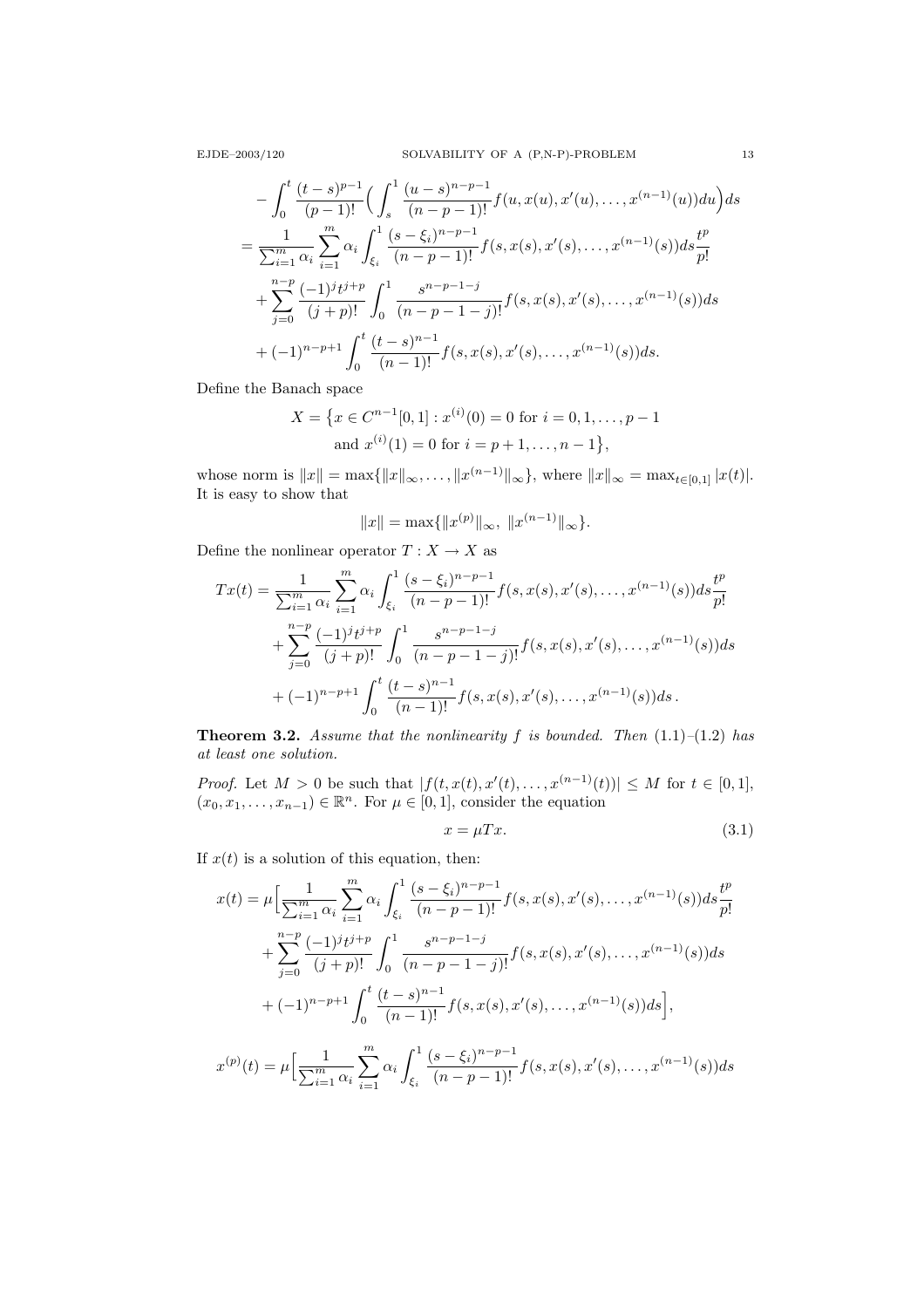$$
-\int_t^1\frac{(s-t)^{n-p-1}}{(n-p-1)!}f(s,x(s),x'(s),\ldots,x^{(n-1)}(s))ds\Big],
$$

and

$$
(-1)^{n-p-1}x^{(n-1)}(t) = \mu \int_t^1 f(s, x(s), x'(s), \dots, x^{(n-1)}(s))ds.
$$

So, we have

$$
|x^{(p)}(t)| \le \mu M \Big[ \frac{1}{\sum_{i=1}^m \alpha_i} \sum_{i=1}^m \alpha_i \int_{\xi_i}^1 \frac{(s-\xi_i)^{n-p-1}}{(n-p-1)!} ds + \int_0^1 \frac{s^{n-p-1}}{(n-p-1)!} ds \Big],
$$
  

$$
|x^{(n-1)}(t)| \le \mu M.
$$

This shows that all solutions of (12) satisfy  $||x|| = \max{||x^{(p)}||_{\infty}, ||x^{(n-1)}||_{\infty}}$  is bounded. Taking into account that  $T$  is continuous and compact on each bounded subset of  $X$  and using Schaeffer's theorem, we obtain that  $T$  has a fixed point, which is a solution of  $(1.1)$ – $(1.2)$ .

We remark that the hypotheses in Theorem 3.2 are strong, but it is convenient to apply them. Next, we give another existence result.

**Theorem 3.3.** Assume there exist  $a_i \in [0, +\infty)$   $(i = 0, 1, \ldots, n-1)$  and  $a \in C[0, 1]$ and  $\beta_i \in [0, 1]$   $(i = 0, 1, \ldots, n - 1)$  such that

$$
|f(t, x_0, x_1, \dots, x_{n-1})| \le a(t) + a_0 |x_0|^{\beta_0} + \dots + a_{n-1} |x_{n-1}|^{\beta_{n-1}} \tag{3.2}
$$

for  $t \in [0,1]$  and  $(x_0, x_1, \ldots, x_{n-1}) \in \mathbb{R}^n$  and  $\sum_{i=p+1}^{n-1} a_i < 1$ . Then  $(1.1)-(1.2)$  has at least one solution.

*Proof.* For  $x \in X$ , we have

$$
|f(t, x(t), x'(t), \dots, x^{(n-1)}(t))| \le a(t) + \sum_{i=0}^{n-1} a_i |x^{(i)}(t)|^{\beta_i}.
$$

If  $x(t)$  is a solution of (3.1), then

$$
|f(t, x(t), x'(t), \dots, x^{(n-1)}(t))| = a(t) + \sum_{i=0}^{p-1} a_i t |x^{(i+1)}(\xi_i)|^{\beta_i} + a_p |x^{(p)}(t)|^{\beta_p}
$$
  
+ 
$$
\sum_{i=p+1}^{n-2} a_i t |x^{(i+1)}(\xi_i)|^{\beta_i} + a_{n-1} |x^{(n-1)}(t)|^{\beta_{n-1}}
$$
  

$$
\leq a(t) + \sum_{i=0}^{p} a_i ||x^{(p)}||_{\infty}^{\beta_i} + \sum_{i=p+1}^{n-1} a_i ||x^{(n-1)}||_{\infty}^{\beta_i}.
$$

Thus

$$
|x^{(p)}(t)|
$$
  
\n
$$
\leq \mu \Big[ \frac{1}{|\sum_{i=1}^{m} \alpha_i|} \sum_{i=1}^{m} |\alpha_i| \int_{\xi_i}^{1} \frac{(s - \xi_i)^{n-p-1}}{(n-p-1)!} \Big( a(s) + \sum_{i=0}^{p} a_i \|x^{(p)}\|_{\infty}^{\beta_i}
$$
  
\n
$$
+ \sum_{i=p+1}^{n-1} a_i \|x^{(n-1)}\|_{\infty}^{\beta_i} ds + \int_{0}^{1} \frac{s^{n-p-1}}{(n-p-1)!} \Big( a(s) + \sum_{i=0}^{p} a_i \|x^{(p)}\|_{\infty}^{\beta_i}
$$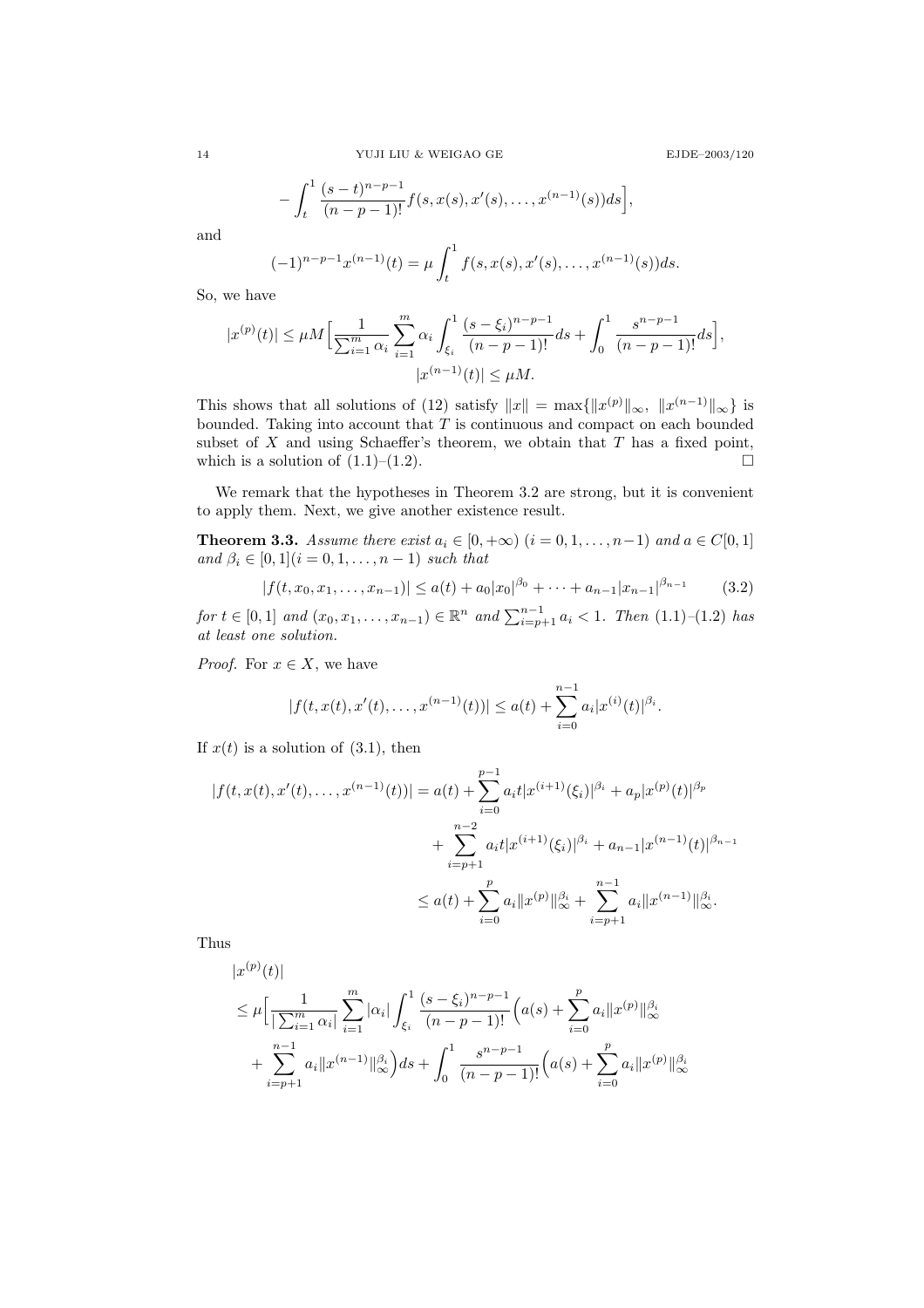$$
+ \sum_{i=p+1}^{n-1} a_i ||x^{(n-1)}||_{\infty} ds] \n\leq \mu \Big\{ \frac{1}{|\sum_{i=1}^{m} \alpha_i|} \sum_{i=1}^{m} |\alpha_i| \Big[ \int_{\xi_i}^{1} \frac{(s-\xi_i)^{n-p-1}}{(n-p-1)!} a(s) ds + \int_{\xi_i}^{1} \frac{(s-\xi_i)^{n-p-1}}{(n-p-1)!} ds \Big] \n\times \Big( \sum_{i=0}^{p} a_i ||x^{(p)}||_{\infty}^{\beta_i} \Big) + \int_{\xi_i}^{1} \frac{(s-\xi_i)^{n-p-1}}{(n-p-1)!} ds \Big( \sum_{i=p+1}^{n-1} a_i ||x^{(n-1)}||_{\infty}^{\beta_i} \Big) \Big] \n+ \int_{0}^{1} \frac{s^{n-p-1}}{(n-p-1)!} a(s) ds + \int_{0}^{1} \frac{s^{n-p-1}}{(n-p-1)!} a(s) ds \Big( \sum_{i=0}^{p} a_i ||x^{(p)}||_{\infty}^{\beta_i} \Big) \n+ \int_{0}^{1} \frac{s^{n-p-1}}{(n-p-1)!} a(s) ds \Big[ \sum_{i=p+1}^{n-1} a_i ||x^{(n-1)}||_{\infty}^{\beta_i} \Big) \Big\} \n= \mu \Big\{ \frac{1}{|\sum_{i=1}^{m} \alpha_i|} \sum_{i=1}^{m} |\alpha_i| \Big[ \int_{\xi_i}^{1} \frac{(s-\xi_i)^{n-p-1}}{(n-p-1)!} a(s) ds \Big. \n+ \frac{(1-\xi_i)^{n-p}}{(n-p)!} \Big( \sum_{i=0}^{p} a_i ||x^{(p)}||_{\infty}^{\beta_i} \Big) + \frac{(1-\xi_i)^{n-p}}{(n-p)!} \Big( \sum_{i=p+1}^{n-1} a_i ||x^{(n-1)}||_{\infty}^{\beta_i} \Big) \Big] \n+ \int_{0}^{1} \frac{s^{n-p-1}}{(n-p-1)!} a(s) ds + \frac{1}{(n-p)!} \Big( \sum_{i=0}^{p} a_i ||x^{(p)}||_{\infty}^{\beta_i} \Big) \n+ \frac{1}{(n-p)!} \Big( \sum_{i=p+1}^{n-1} a
$$

and

$$
|x^{(n-1)}(t)| \leq \mu \Big[ \int_0^1 a(s)ds + \sum_{i=0}^p a_i \|x^{(p)}\|_{\infty}^{\beta_i} + \sum_{i=p+1}^{n-1} a_i \|x^{(n-1)}\|_{\infty}^{\beta_i} \Big].
$$

Hence

$$
||x^{(n-1)}||_{\infty} \leq \mu \Big[ \int_0^1 a(s)ds + \sum_{i=0}^p a_i ||x^{(p)}||_{\infty}^{\beta_i} + \sum_{i=p+1}^{n-1} a_i ||x^{(n-1)}||_{\infty}^{\beta_i} \Big].
$$

Without loss of generality, suppose  $||x^{(n-1)}||_{\infty} \ge 1$ , then

$$
||x^{(n-1)}||_{\infty} \leq \int_0^1 a(s)ds + \sum_{i=0}^p a_i ||x^{(p)}||_{\infty}^{\beta_i} + \sum_{i=p+1}^{n-1} a_i ||x^{(n-1)}||_{\infty}.
$$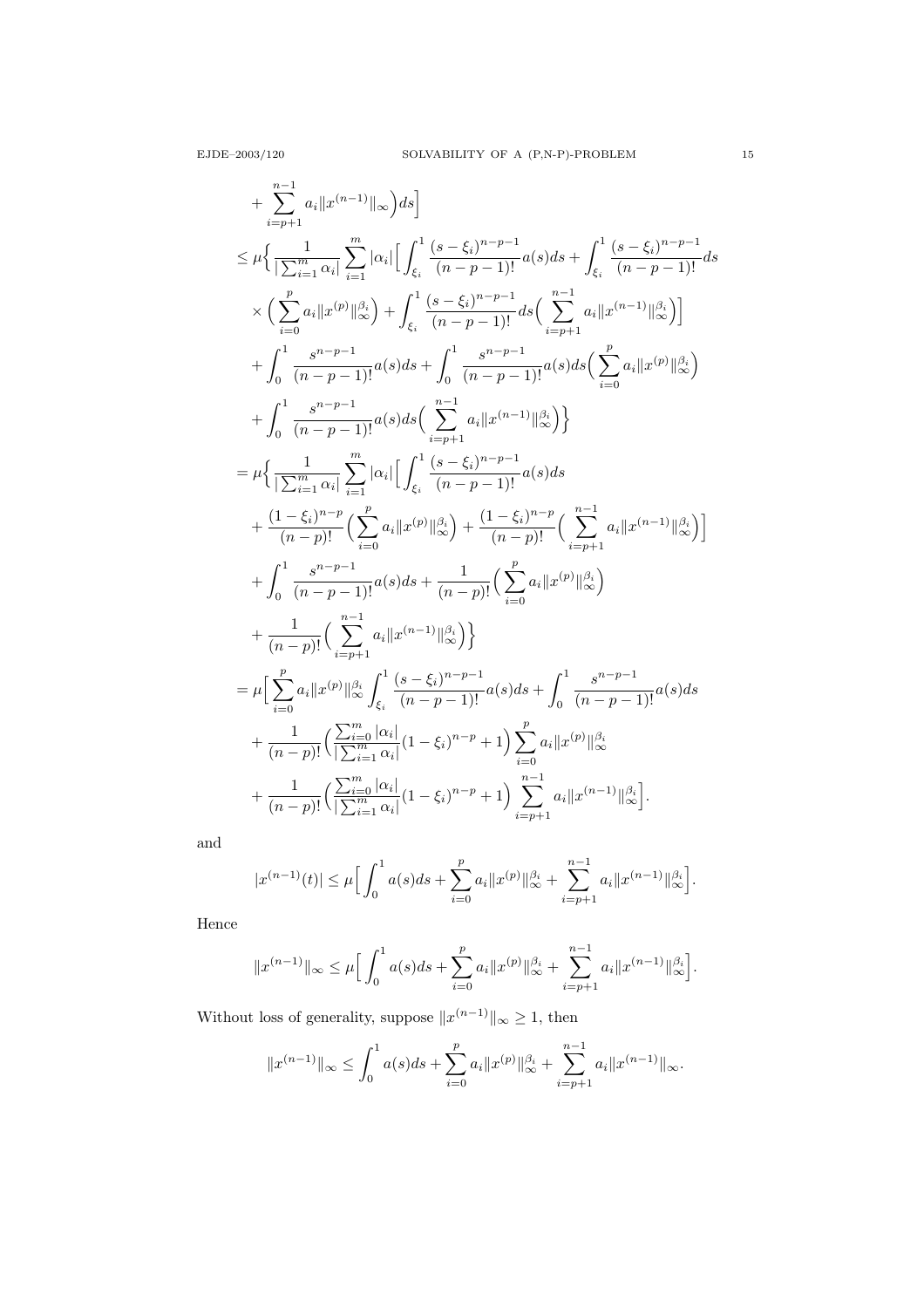Thus

$$
||x^{(n-1)}||_{\infty} \leq \left(1 - \sum_{i=p+1}^{n-1} a_i\right)^{-1} \left(\int_0^1 a(s)ds + \sum_{i=0}^p a_i ||x^{(p)}||_{\infty}^{\beta_i}\right).
$$

Hence

$$
||x^{(p)}||_{\infty}
$$
  
\n
$$
\leq \mu \Big[ \Big| \sum_{i=1}^{m} \alpha_i \Big|^{-1} \sum_{i=1}^{m} |\alpha_i| \int_{\xi_i}^{1} \frac{(s-\xi_i)^{n-p-1}}{(n-p-1)!} a(s) ds + \int_{0}^{1} \frac{s^{n-p-1}}{(n-p-1)!} a(s) ds
$$
  
\n
$$
+ \frac{1}{(n-p)!} \Big( \frac{\sum_{i=0}^{m} |\alpha_i|}{|\sum_{i=1}^{m} \alpha_i|} (1-\xi_i)^{n-p} + 1 \Big) \Big( \sum_{i=0}^{p} a_i ||x^{(p)}||_{\infty}^{\beta_i} \Big)
$$
  
\n
$$
+ \frac{1}{(n-p)!} \Big( \frac{\sum_{i=0}^{m} |\alpha_i|}{|\sum_{i=1}^{m} \alpha_i|} (1-\xi_i)^{n-p} + 1 \Big) \sum_{j=p+1}^{n-1} a_j \Big( 1 - \sum_{i=p+1}^{n-1} a_i \Big)^{-\beta_j}
$$
  
\n
$$
\times \Big( \int_{0}^{1} a(s) ds + \sum_{i=0}^{p} a_i ||x^{(p)}||_{\infty}^{\beta_i} \Big)^{\beta_j} \Big].
$$

Since  $\beta_i \in [0, 1)$ , there exists  $M_1 > 0$  sufficiently large and independent on  $\mu$  such that  $||x^{(p)}||_{\infty} \leq M_1$ , and

$$
||x^{(n-1)}||_{\infty} \le \int_0^1 a(s)ds + \sum_{i=1}^p a_i M_1^{\beta_i} + \sum_{i=p+1}^{n-1} a_i ||x^{(n-1)}||_{\infty}^{\beta_i}.
$$

Similarly, it follows that there is  $M_2 > 0$  sufficiently large and independent on  $\mu$ such that  $||x^{(n-1)}||_{\infty} \leq M_2$ . These show that  $||x|| = \max{||x^{(p)}||_{\infty}, ||x^{(n-1)}||_{\infty}}$ is bounded. On the other hand, T is continuous and compact on each bounded subset of X. Therefore, by Schaeffer's theorem, we obtain the existence of at least one fixed point for the operator T, which is a solution of  $(1.1)$ – $(1.2)$ . The proof is complete.  $\hfill \square$ 

## 4. Examples

In this section, we present some examples to illustrate the main results.

Example 1. Consider the following boundary-value problem

$$
x''(t) = e(t) + \frac{1}{14} [x'(t)]^{2/3} + \frac{t}{7} \cos^2 t \sin[x(t)]^{2/3},
$$
  
\n
$$
x(0) = 0, \quad x'(1) = \frac{1}{2} x'(\frac{1}{2}) + \frac{1}{2} x'(0).
$$
\n(4.1)

Corresponding to (1.1) and (1.2), we find  $n = 2, \xi_1 = 0, \xi_2 = \frac{1}{2}, \xi_3 = 1$ , and  $\alpha_1 = \frac{1}{2}, \, \alpha_2 = \frac{1}{2}, \, \alpha_3 = -1. \, f(t, x, y) = e(t) + \frac{1}{14}y^{2/3} + \frac{t}{7}\cos^2 t \, \sin x^{2/3}$ . It is easy to see  $|f(t, x, y)| \le |e(t) + \frac{1}{7}|x|^{2/3} + \frac{1}{14}|y|^{2/3}$  with  $\beta_0 = \frac{2}{3}$  and  $\beta_1 = \frac{2}{3}$ . So Assumption (A2) holds. Since

$$
\frac{1}{2} \int_0^1 f(s, x(s), x'(s)) ds + \frac{1}{2} \int_{1/2}^1 f(s, x(s), x'(s)) ds - \int_1^1 f(s, x(s), x'(s)) ds \n= \frac{1}{2} \int_0^{1/2} f(s, x(s), x'(s)) ds + \int_{1/2}^1 f(s, x(s), x'(s)) ds,
$$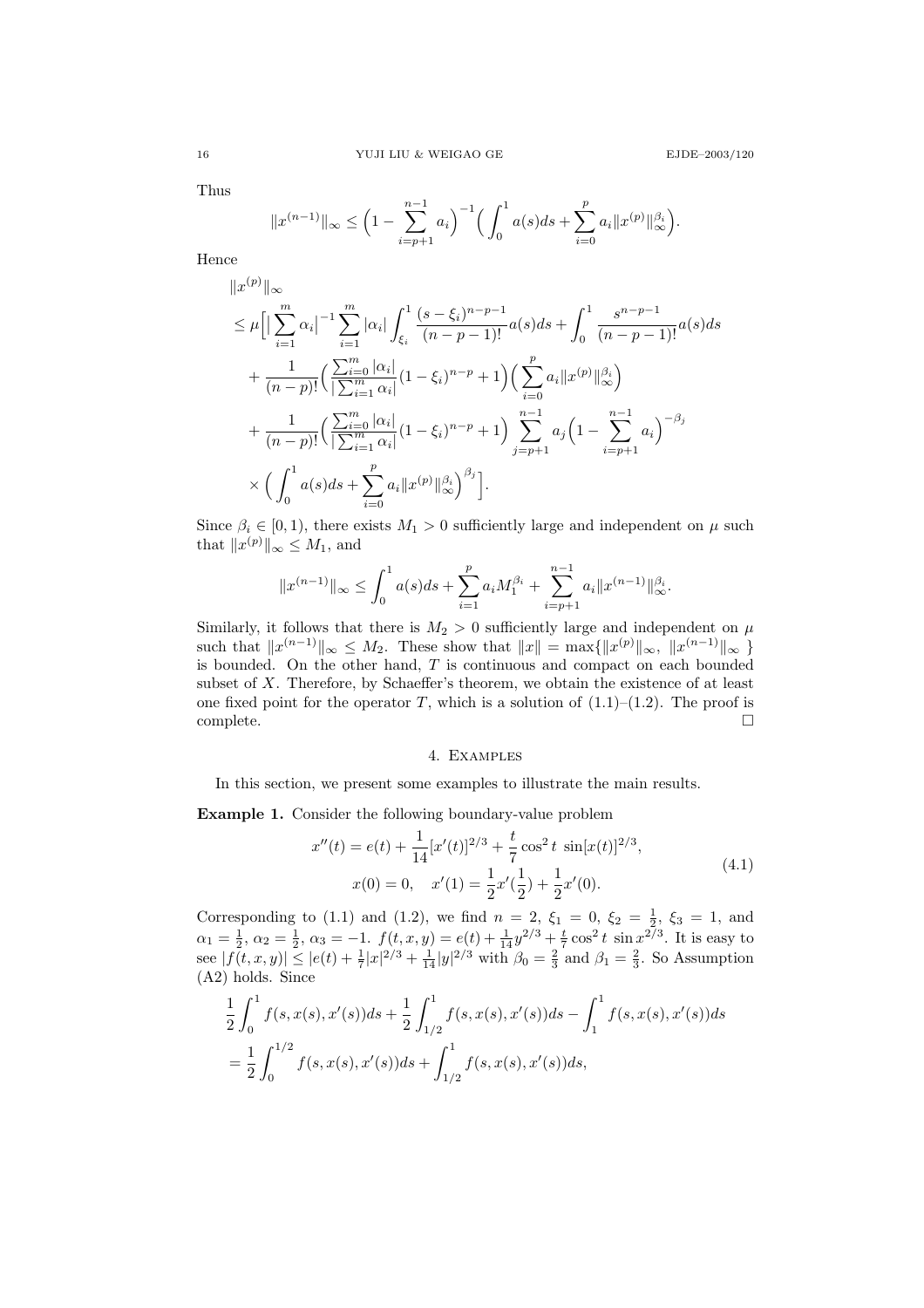it is easy to see that if  $|x'(t)| > 14^{3/2} (\|e\|_{\infty} + \frac{1}{7})^{3/2}$  for all  $t \in [0, \frac{1}{2}]$ , and  $e(t) \ge$  $\frac{t}{7}$  cos<sup>2</sup> t for  $t \in [\frac{1}{2}, 1]$ , choosing  $M = 14^{3/2} (\|e\|_{\infty} + \frac{1}{7})^{3/2}$ , Assumption (A1) holds. Furthermore,

$$
c\left[\frac{1}{2}\int_{0}^{1}f(s,x(s),x'(s))ds + \frac{1}{2}\int_{1/2}^{1}f(s,x(s),x'(s))ds - \int_{1}^{1}f(s,x(s),x'(s))ds\right]
$$
  
=  $\frac{1}{2}\int_{0}^{1/2}\left(ce(s) + \frac{1}{14}c^{5/3} + \frac{cs}{7}\cos^{2}s\sin(cs)^{2/3}\right)ds$   
+  $\int_{1/2}^{1}\left(ce(s) + \frac{1}{14}c^{5/3} + \frac{cs}{7}\cos^{2}s\sin(cs)^{2/3}\right)ds > 0$ 

for sufficiently large  $|c|$ . So  $(A3)$  of Theorem 2.3 holds. From Theorem 2.3,  $(4.1)$ has at least one solution for every  $e \in C<sup>0</sup>[0,1]$  with  $e(t) \geq \frac{t}{7} \cos^2 t$  for all  $t \in [\frac{1}{2},1]$ .

Example 2. Consider the boundary-value problem

$$
x'''(t) = e(t) + \frac{1}{14} [x'(t)]^{2/3} + \frac{t}{7} \cos^2 t \sin[x(t)]^{2/3} + \frac{t^2}{8} \sin^2 t \cos[x''(t)]^{4/5},
$$
  
\n
$$
x(0) = 0, \quad x'(1) = \frac{1}{2} x'(\frac{1}{2}) + \frac{1}{2} x'(0), \quad x''(0) = 0.
$$
\n(4.2)

Corresponding to (1.1)–(1.2) we find  $n = 3$ ,  $\xi_1 = 0$ ,  $\xi_2 = \frac{1}{2}$ ,  $\xi_3 = 1$ , and  $\alpha_1 = \frac{1}{2}$ ,  $\alpha_2 = \frac{1}{2}, \, \alpha_3 = -1. \, f(t, x, y, z) = e(t) + \frac{1}{14}y^{2/3} + \frac{t}{7}\cos^2 t \, \sin x^{2/3} + \frac{t^2}{8}$  $\frac{t^2}{8} \sin^2 t \cos z^{4/5}$ . It is easy to see  $|f(t, x, y, z)| \le |e(t) + \frac{1}{7}|x|^{2/3} + \frac{1}{14}|y|^{2/3} + \frac{1}{8}|z|^{4/5}$  with  $\beta_0 = \frac{2}{3}$  and  $\beta_1 = \frac{2}{3}$  and  $\beta_2 = \frac{4}{5}$ . So Assumption (A2) holds. Similarly, we can prove that (A1) and (A3) hold if  $e(t) \geq \frac{t}{7} \cos^2 t + \frac{t^2}{8}$  $\frac{t^2}{8}$  sin<sup>2</sup> t for all  $t \in [\frac{1}{2}, 1]$ . Hence from Theorem 2.3, (4.2) has at least one solution for every  $e \in C^{0}[0,1]$  with  $e(t) \geq \frac{t}{7} \cos^{2} t + \frac{t^{2}}{8}$  $\frac{t^2}{8} \sin^2 t$ for all  $t \in [\frac{1}{2}, 1]$ .

Example 3. Consider the boundary-value problem

$$
x^{(n)}(t) = \sum_{i=0, i \neq p}^{n-1} a_i \sin x^{(i)}(t) + a_p x^{(p)}(t) + e(t),
$$
  
\n
$$
x^{(i)}(0) = 0, \quad \text{for } i = 0, 1, ..., p-1, p+1, ..., n-1,
$$
  
\n
$$
x^{(p)}(1) = \sum_{i=1}^{m} \alpha_i x^{(p)}(\xi_i),
$$
\n(4.3)

where  $1 \leq p \leq n-1$ ,  $0 < \xi_1 < \cdots < \xi_m < 1$ ,  $a_p > 0$ ,  $\alpha_i \geq 0$  for all  $i \neq p$ with  $\sum_{i=1}^{m} \alpha_i = 1$ . It is easy to see above problem is a special case of  $(1.1)$ – $(1.2)$ . Furthermore,  $|f(t, x_0, ..., x_{n-1})| \le |e(t)| + \sum_{i=1}^{n-1} a_i |x_i|$ . So (A5) holds. Since  $|f(t, x_0, \ldots, x_{n-1})| \ge a_p |x_p| - \sum_{i=1, i \ne p}^{n-1} |a_i||x_i| - ||e||_{\infty}$ , we find that there is  $M > 0$ such that if  $|x^{(p)}(t)| \geq M$  for all  $t \in [0,1]$ , then (A4) holds. As in Example 1, we find that there is  $M^* > 0$  such that (A3) holds. Thus from Theorem 2.4, (4.3) has at least one solution provided that

$$
\sum_{i=0}^{p} |a_i| < (n-1-p)!, \quad \sum_{i=p+1}^{n-1} |a_i| < 1,
$$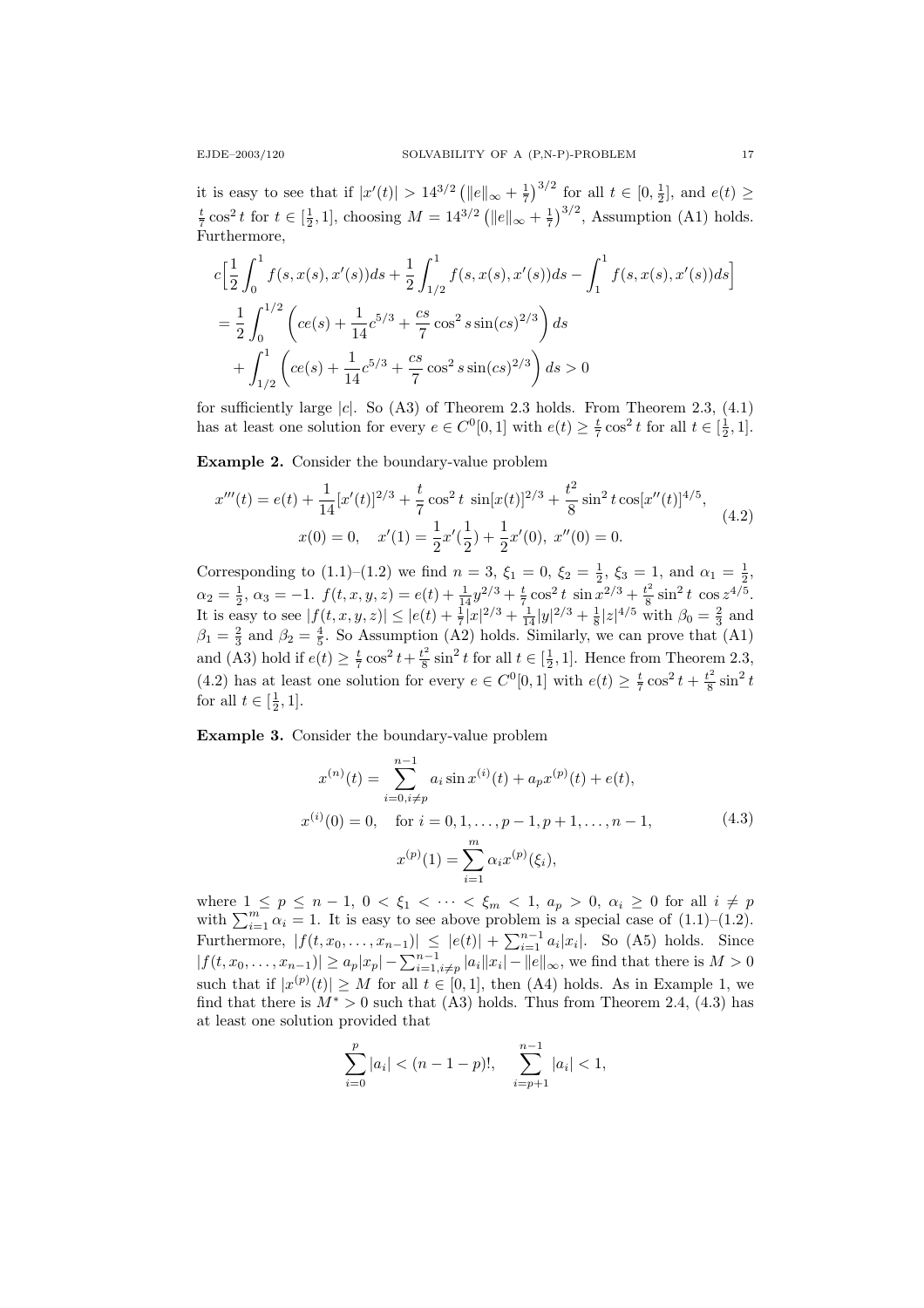$$
\sum_{i=p+1}^{n-1} |a_i| + \frac{\left(\sum_{i=0}^p |a_i|\right)\left(\sum_{i=p+1}^{n-1} |a_i|\right)}{(n-1-p)! - \sum_{i=0}^p |a_i|} < 1.
$$

Acknowledgement. The authors are very thankful to the editors and one of the referees for their valuable suggestions.

#### **REFERENCES**

- [1] R. P. Agarwal, Boundary Value Problems for Higher Order Differential Equations, World Scientific, Singapore, 1986.
- [2] R. P. Agarwal, Focal Boundary Value Problems for Differential and Difference Equations, Kluwer, Dordrecht, 1998.
- [3] R. P. Agarwal, D. O'Regan, Singular boundary value problems for super-linear second order ordinary and delay equations, J. Diff. Eqn., 130(1996) 333-355.
- [4] R. P. Agarwal, D. O'Regan, Two solutions to singular boundary value problems, Proc. Amer. Math. Soc., 128(2000) 2085-2094.
- [5] R. P. Agarwal, D. O'Regan, Right focal singular boundary value problems, Z. A. M. M., 79(1999) 363-373.
- [6] R. P. Agarwal, D. O'Regan, V. Lakshmikantham, Singular  $(p, n-p)$  focal and  $(n, p)$  higher order boundary value problems, Nonlinear Anal., 42(2000) 215-228.
- [7] R. P. Agarwal, D. O'Regan, P. J. Y. Wong, Positive Solutions of Differential, Difference and Integral Equations, Kluwer Academic Publishers, Dordrecht, 1999.
- [8] D. Anderson, Multiple positive solutions for a three-point boundary value problem, Math. Comput. Modelling, 27(6)((1998) 49-57.
- [9] A. Callegari, A.. Nachnan, A nonlinear singular boundary value problem in the theory of pseudo-plastic fluids, SIAM J. Appl. Math., 38(1980) 275-282.
- [10] P. W. Eloe, J. Henderson, Singular nonlinear boundary value problems for higher order differential equations, Nonlinear Anal., 17(1991) 1-10.
- [11] P. W. Eloe, J. Henderson, Existence of solutions for some higher order boundary value problems, Z.A.M.M., 73(1993) 315-323.
- [12] P. W. Eloe, J. Henderson, Positive solutions for (n-1,1) boundary value problems, Nonlinear Anal., 28(1997) 1669-1680.
- [13] P. W. Eloe, J. Henderson, Positive solutions and nonlinear  $(k,n-k)$  conjugate eigenvalue problems, Diff. Eqns. Dyn. Systems, 6(1998)309-317.
- [14] W. Feng, J. R. L. Webb, Solvability of three-point boundary value problems at resonance, Nonlinear Anal., 30(1997) 3227-3238.
- [15] W. Feng, J. R. L. Webb, Solvability of m-point boundary value problems with nonlinear growth, J. Math. Anal. Appl., 212(1997) 467-489.
- [16] R. E. Gaines, J. L. Mawhin, Coincidence Degree and Nonlinear Differential Equations, Lecture Notes in Math., 568, Springer, Berlin, 1977.
- [17] C. P. Gupta, S. K. Ntougas, P. C. Tsamatos, Solvability of an m-point boundary value problem for second order ordinary differential equations, J. Math. Anal. Appl., 189(1995) 575-584.
- [18] X. He, W. Ge, Positive solutions for semi-positone (p,n-p) right focal boundary value problems, Appl. Anal., 81(2002) 227-240.
- [19] J. Henderson, H. B. Thompson, *Existence of multiple positive solutions for some n<sup>th</sup> order* boundary value problems, Nonlinear Anal., 7(2000) 55-62.
- [20] V. Il'in, E. Moiseev, Non-local boundary value problems of first kind for a Sturm-Liouville operator in its differential and finite difference aspects, Differential Eqns., 23(1987) 803-810.
- [21] B. Liu, Solvability of multi-point boundary value problems at resonance(III), Appl. Math. Comput., 129(2002)119-143.
- [22] B. Liu, Solvability of multi-point boundary value problems at  $resonance(IV)$ , Appl. Math. Comput., 143(2003)275-299.
- $[23]$  Y. Liu, W. Ge, Positive solutions for  $(n-1,1)$  three-point boundary value problems with coefficient that changes sign, J. Math. Anal. Appl., 282(2003)457-468.
- [24] B. Liu, J. Yu, Solvability of multi-point boundary value problems at resonance(II), Appl. Math. Comput., 136(2003)353-377.